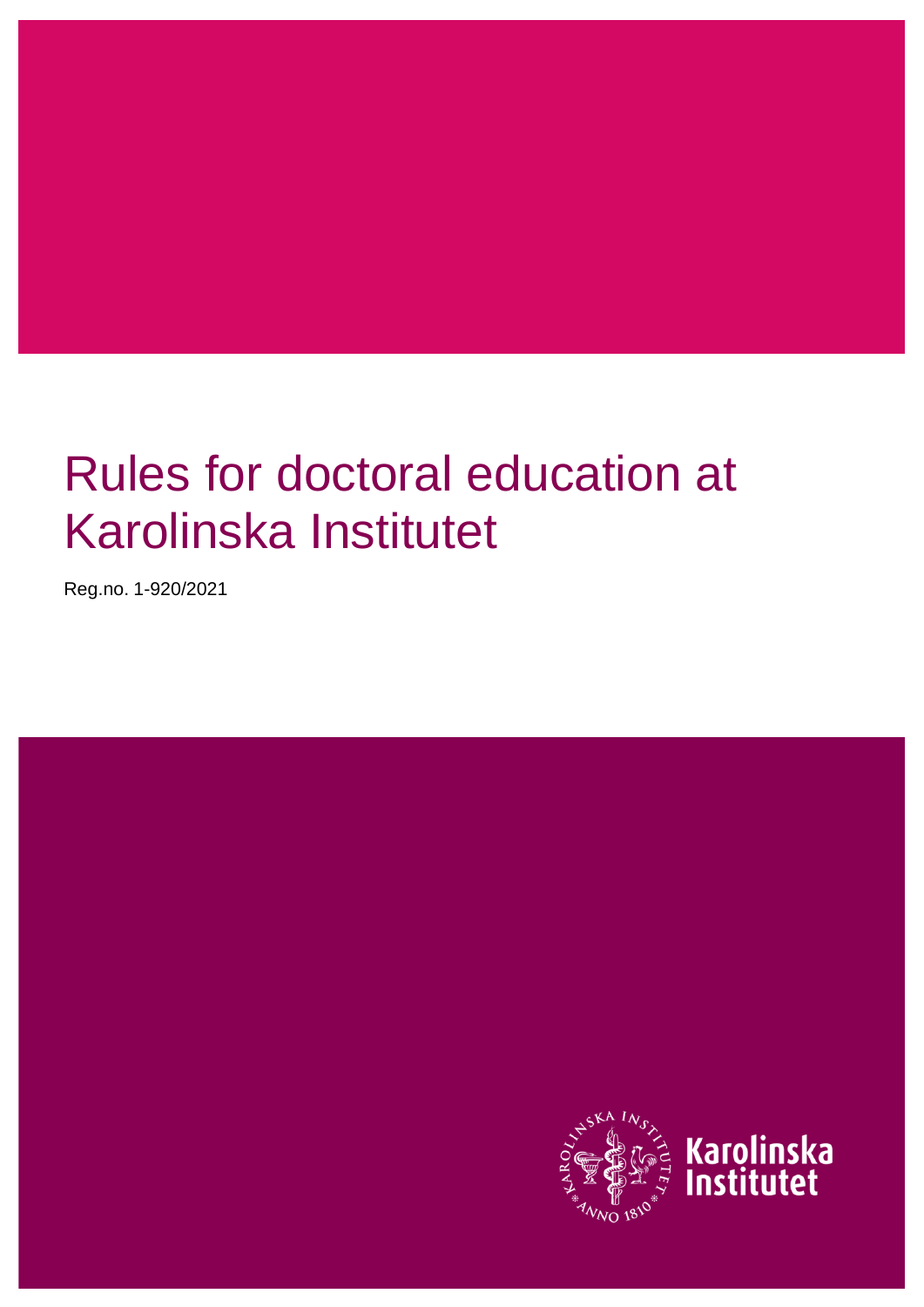# **Introduction**

Doctoral education is regulated by the Higher Education Act and the Higher Education Ordinance and by local regulations decided by Karolinska Institutet (KI). This document is a compilation of the national and the local regulations.

This document is updated regularly following any changes to existing rules and regulations. In the beginning of the document the latest updates are listed together with a reference to where and when the decisions are taken. At the end all previous revisions are listed.

The latest version of this document is published on KI's website: Staff > Education  $\&$ Research > Doctoral education.

This document replaces all earlier versions of *Rules for doctoral education at Karolinska Institutet.*

This document is a translation from Swedish. In the event of any discrepancy, the Swedish version has preferential interpretation.

Version: 2021-11-01 (ver. 2) Ref.no. 1-920/2021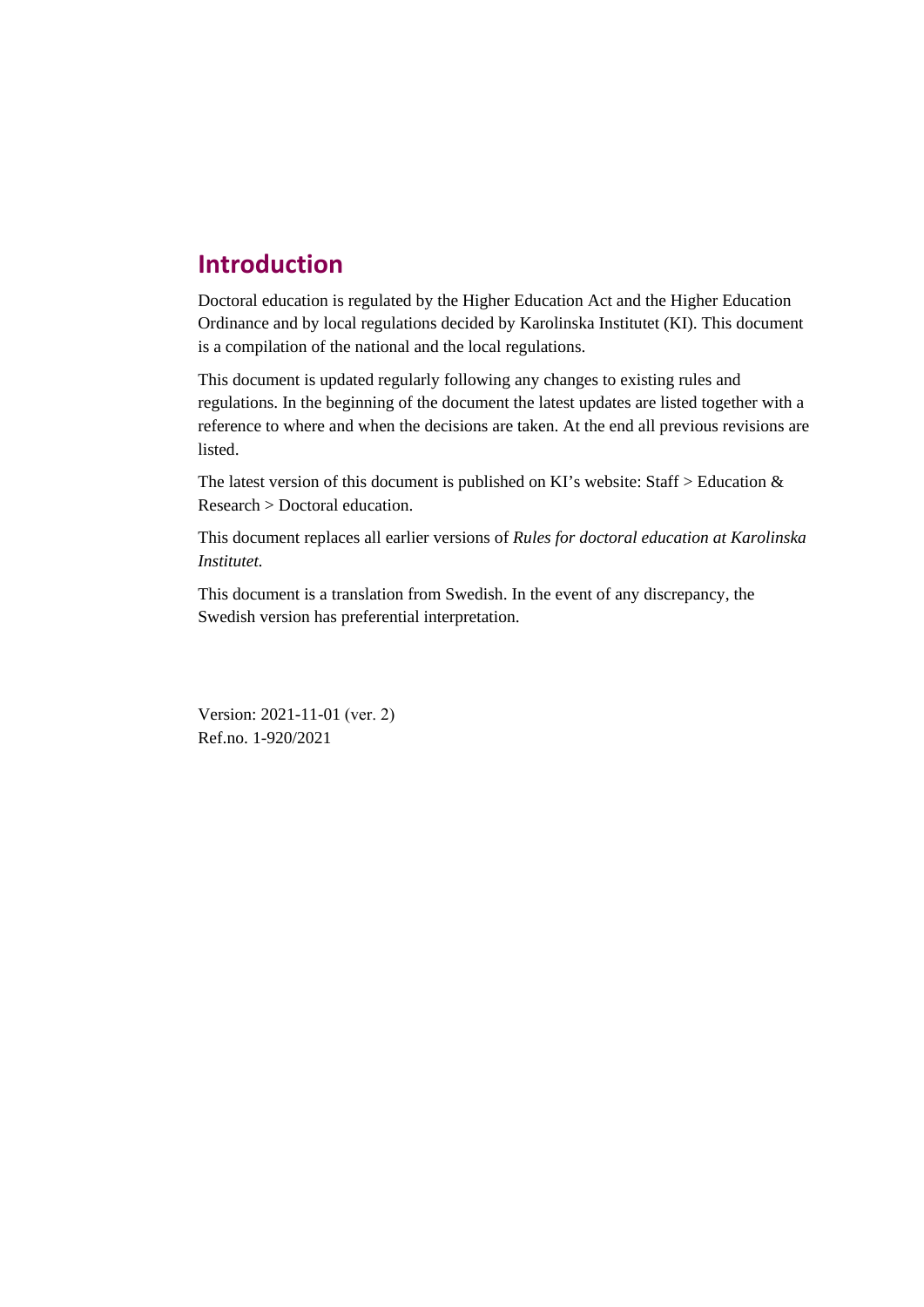# **Updates**

#### **Updates since the last version 2020-10-10 (ref.no. 1-587/2020):**

| <b>Section</b>        | <b>Updates</b>                                                                                                                                                                          | <b>Decision</b>                      |
|-----------------------|-----------------------------------------------------------------------------------------------------------------------------------------------------------------------------------------|--------------------------------------|
| 5.1.1                 | What happens if consultation with doctoral student or<br>supervisor is not possible when establishing an individual<br>study plan                                                       | KFU 2021-01-28<br>ref.no. 1-18/2021  |
| 6.3                   | Interpretation of the Higher Education Ordinance regarding<br>the right to change supervisor                                                                                            |                                      |
| 7.2.8                 | The step in the nailing routine involving signing the thesis<br>("må spikas") is removed                                                                                                | KFU 2021-09-02<br>ref.no. 1-725/2021 |
| 7.2.9<br>and<br>7.3.7 | New rules regarding remote participation at thesis defences:<br>Examination board members and opponent can participate<br>digitally, but not the respondent or the chair of the defence | KFU 2021-10-17<br>ref.no. 1-735/2021 |

#### **Editorial revisions:**

- 1.2 New translation of the Outcomes of Doctoral Education from Swedish to English
- 5.1 Updates regarding implementation of the ISP system
- Chapter 6: New structure of text and headlines regarding duties and obligations of supervisors
- 7.2 Time and place for public defence (previous own headline 7.2.1) has moved to 7.2.9. "Plagiarism check" has a new headline 7.2.3 (moved from 7.2.1). (Equivalent adjustments made in 7.3 Licentiate degree)

**-------------**

KFU = Committee of Doctoral Education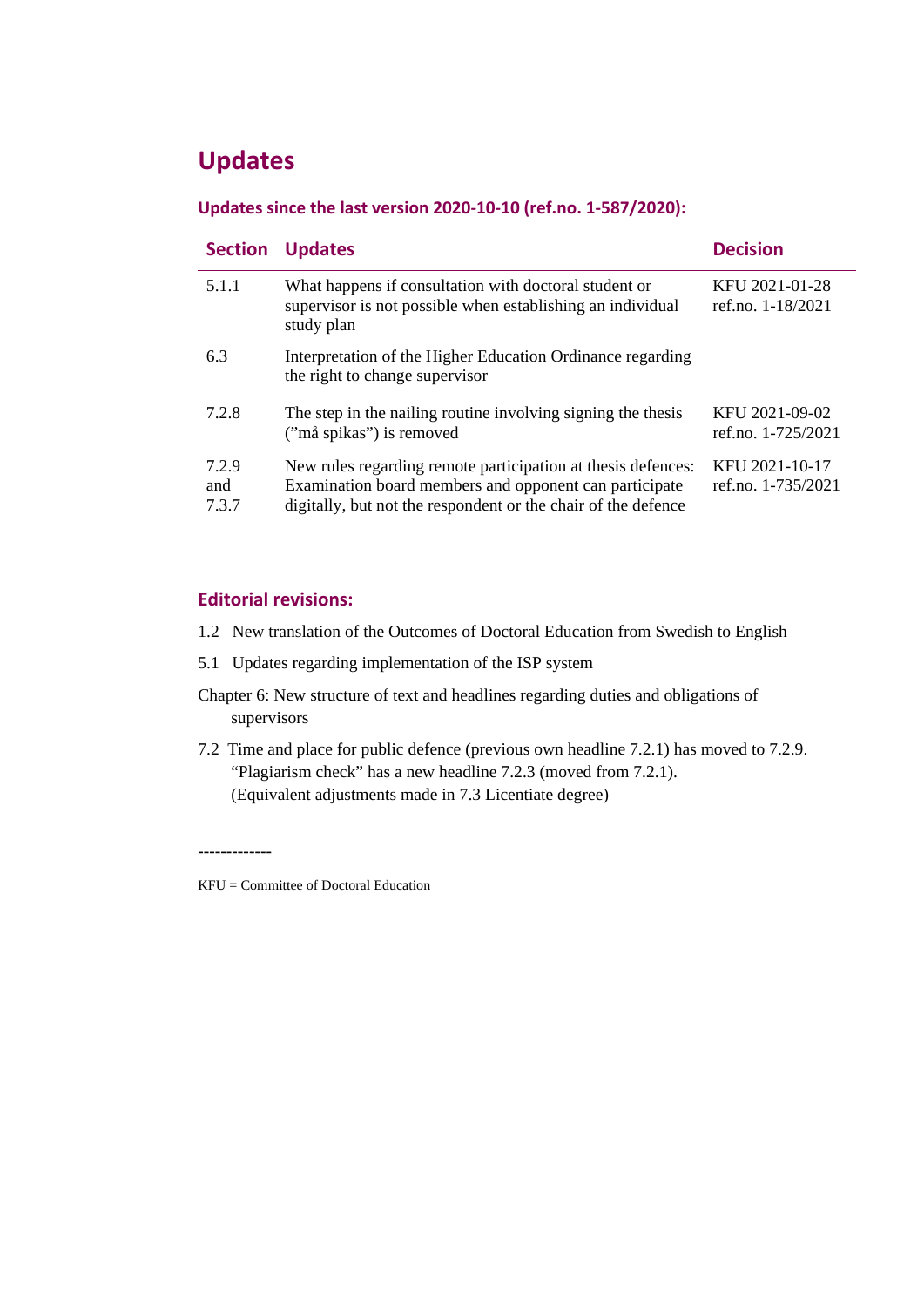# **Contents**

| 1  | 1.1.             | <b>DOCTORAL EDUCATION AT KAROLINSKA INSTITUTET</b><br>Aim                                         | 1<br>$\mathbf 1$                   |
|----|------------------|---------------------------------------------------------------------------------------------------|------------------------------------|
|    | 1.2              | Outcomes of doctoral education                                                                    | 1                                  |
|    | 1.3              | An overview of doctoral education                                                                 | 3                                  |
|    | 1.4              | Organisation of doctoral education at KI                                                          | 4                                  |
| 2. |                  | <b>ADMISSION TO DOCTORAL EDUCATION</b>                                                            | $\sqrt{5}$                         |
|    | 2.1              | Step 1: The establishment of a doctoral position                                                  | 5                                  |
|    | $2.2\phantom{0}$ | Step 2: Recruitment of doctoral student                                                           | $\overline{7}$                     |
|    | 2.3              | Step 3: Decision on admission                                                                     | 9                                  |
|    | 2.4              | Step 4: Establishment of individual study plan                                                    | 9                                  |
|    | 2.5              | Admission towards a licentiate degree                                                             | 10                                 |
| 3. | <b>COURSES</b>   |                                                                                                   | 10                                 |
|    | 3.1              | <b>Syllabus</b>                                                                                   | 10                                 |
|    | 3.2              | Admission                                                                                         | 10                                 |
|    | 3.3              | Examination                                                                                       | 10                                 |
|    | 3.4              | Evaluation                                                                                        | 10                                 |
| 4. | 4.1              | <b>GENERAL SYLLABUS AND CREDIT TRANSFER</b><br>General syllabus                                   | 11<br>11                           |
|    | 4.2              | Credit transfer                                                                                   | 12                                 |
|    |                  |                                                                                                   |                                    |
| 5. | 5.1              | <b>INDIVIDUAL STUDY PLAN</b><br>Establishing an individual study plan                             | 12 <sub>2</sub><br>12 <sup>°</sup> |
|    | 5.2              | Annual follow-up                                                                                  | 13                                 |
|    | 5.3              | Half-time review                                                                                  | 14                                 |
| 6. |                  | <b>SUPERVISION</b>                                                                                | 16                                 |
|    | 6.1              | Requirements for supervisors                                                                      | 17                                 |
|    | 6.2              | Duties and obligations of a doctoral supervisor                                                   | 18                                 |
|    | 6.3              | Changing supervisors                                                                              | 18                                 |
|    | 6.4              | <b>External mentor</b>                                                                            | 19                                 |
| 7. |                  | <b>EXAMINATION</b>                                                                                | 19                                 |
|    | 7.1              | Public defence application                                                                        | 19                                 |
|    | 7.2              | Doctoral degree                                                                                   | 20                                 |
|    | 7.3              | Licentiate degree                                                                                 | 26                                 |
|    | 7.4              | Degree Certificate and Diploma Supplement                                                         | 27                                 |
| 8. |                  | <b>STUDY FUNDING</b>                                                                              | 28                                 |
|    | 8.1              | Employment of doctoral students                                                                   | 28                                 |
|    | 8.2              | Other types of appointment                                                                        | 28                                 |
|    | 8.3              | Scholarships / stipends                                                                           | 29                                 |
|    | 8.4              | Faculty funds for financing doctoral students                                                     | 30                                 |
| 9. | 9.1              | DEALING WITH PROBLEMS, WITHDRAWING RESOURCES AND EXPULSION<br>The Doctoral Students' Ombudsperson | 30<br>30                           |
|    | 9.2              | Dealing with problems                                                                             | 30                                 |
|    | 9.3              | Withdrawing a doctoral student's resources                                                        | 31                                 |
|    | 9.4              | Expulsion                                                                                         | 32                                 |
|    |                  | LOG OVER PREVIOUS REVISIONS OF THIS DOCUMENT                                                      | 33                                 |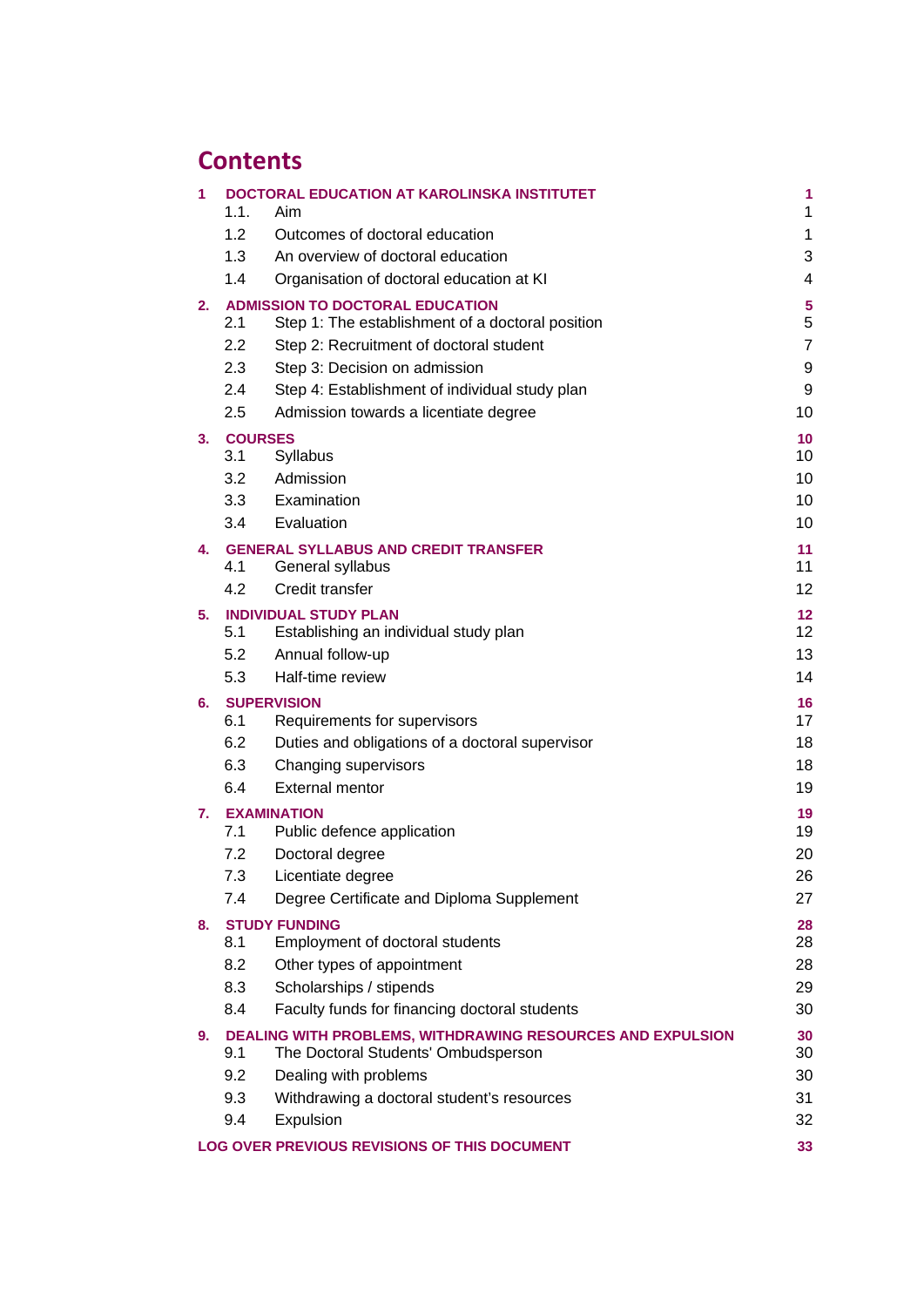# <span id="page-4-0"></span>**1 Doctoral Education at Karolinska Institutet**

Karolinska Institutet's (KI) mission is to contribute to the improvement of human health through education and research. KI strives to carry out high quality, innovative research with the highest possible international impact. This commitment shall also permeate doctoral education.

# <span id="page-4-1"></span>**1.1. Aim**

The aim of doctoral education at KI is to advance knowledge in the subject of **medical science** and contribute to societal development within this field. Doctoral education should, therefore, provide a broad base and prepare students for research and other work, both within academia and in society as a whole.

After taking a licentiate degree or doctorate, our graduates may continue their careers within research, as combined researchers and teachers in higher education, as managers with research expertise in industry or healthcare, as scientific journalists or consultants, etc.

# <span id="page-4-2"></span>**1.2 Outcomes of doctoral education**

After completing their doctoral education at KI, our graduates will possess a grounding in medical science, a broad knowledge and systematic understanding of his or her research field, and an advanced and up-to-date specialised knowledge in his or her project and the surrounding context.

See below the intended outcomes for doctoral education as specified in the Higher Education Ordinance.

#### **1.2.1 Outcomes for the Degree of Doctor**

The Higher Education Ordinance, Appendix 2 - Qualifications ordinance:

#### **A. Knowledge and understanding**

To obtain a doctoral degree, the student is required to

- A1. demonstrate broad knowledge and systematic understanding of his/her research field as well as deep and current specialist knowledge in a particular aspect of this field; and
- A2. demonstrate familiarity with scientific methodology in general and with the methods of his/her specific field of research in particular.

#### **B. Proficiency and ability**

To obtain a doctoral degree, the student is required to

- B1. demonstrate a capacity for scientific analysis and synthesis and the independent critical review and assessment of new and complex phenomena, issues and situations;
- B2. demonstrate an ability to identify and formulate research questions critically, independently, creatively and with scientific rigour, and to plan and conduct research and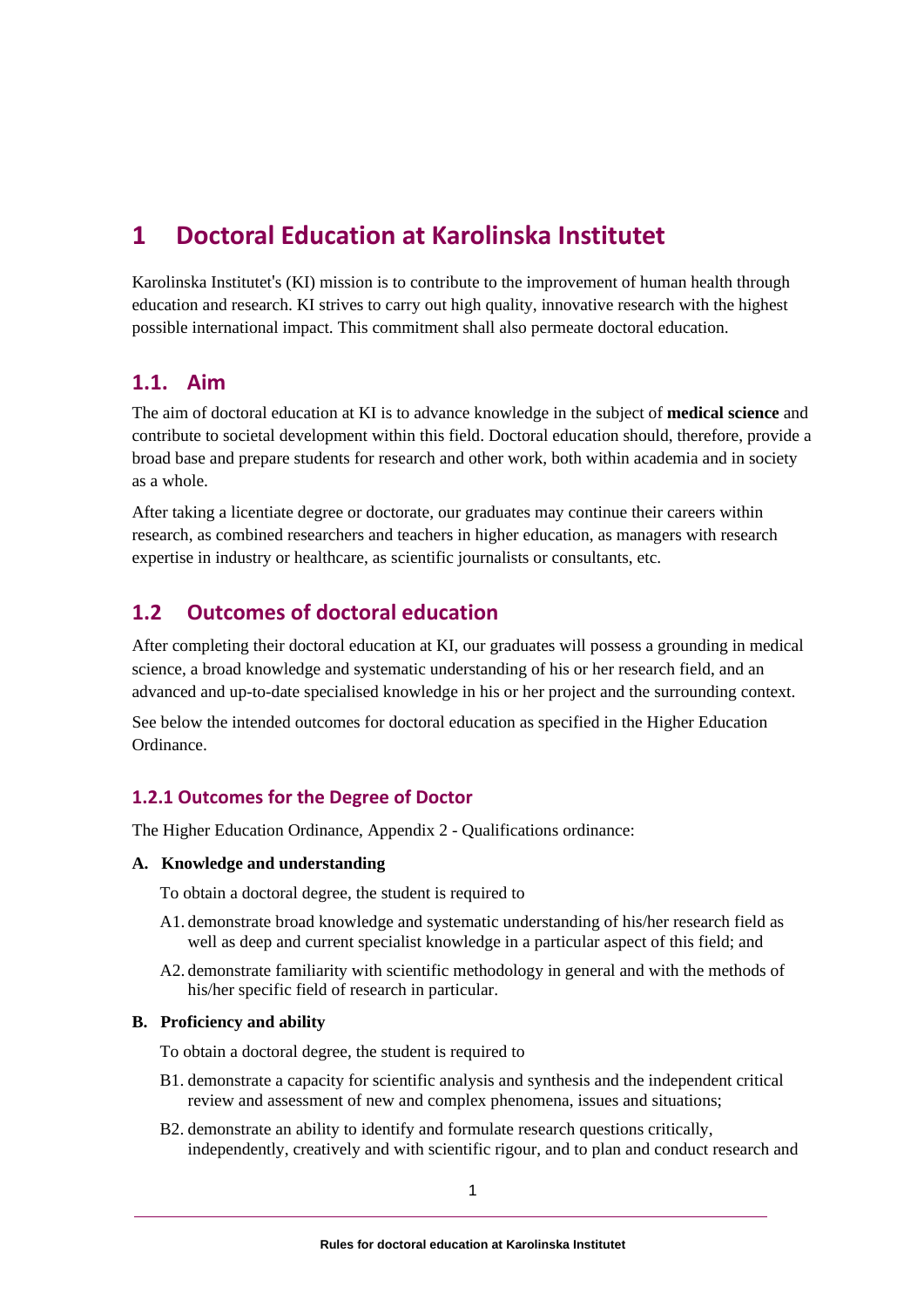other advanced tasks using appropriate methods and within given time frames as well as to review and evaluate such work;

- B3. demonstrate through the writing of a thesis the ability to make a significant contribution to the development of knowledge through his/her own research;
- B4. demonstrate an ability to present and discuss research and research results, orally and in writing and with authority, both in national and international contexts and in dialogue with the scientific community and society in general;
- B5. demonstrate an ability to identify the need for further knowledge; and
- B6. demonstrate an ability to contribute to the development of society and to support the learning of others in research, education and other advanced professional contexts.

#### **C. Judgement and approach**

To obtain a doctoral degree, the student is required to

- C1. demonstrate intellectual independence and scientific integrity as well as an ability to make ethical judgements in research; and
- C2. demonstrate deeper insight into the possibilities and limitations of science, its role in society and the responsibility of the individual in its application.

#### **1.2.2 Outcomes for the Degree of Licentiate**

The Higher Education Ordinance, Appendix 2 - Qualifications ordinance:

#### **A. Knowledge and understanding**

To obtain a licentiate degree, the student is required to

A1. demonstrate knowledge and understanding in the field of research including current specialist knowledge in a limited area of this field as well as specialised knowledge of research methodology in general and the methods of the specific field of research in particular.

#### **B. Skills and ability**

To obtain a licentiate degree, the student is required to

- B1. demonstrate the ability to identify and formulate issues with scholarly precision critically, autonomously and creatively, and plan and use appropriate methods to undertake a limited piece of research and other qualified tasks within predetermined time frames in order to contribute to the formation of knowledge as well as to evaluate this work,
- B2. demonstrate the ability in both national and international contexts to present and discuss research and research findings in speech and writing and in dialogue with the academic community and society in general, and
- B3. demonstrate the skills required to participate autonomously in research and development work and to work autonomously in some other qualified capacity.

#### **C. Judgement and approach**

To obtain a licentiate degree, the student is required to

C1. demonstrate the ability to make assessments of ethical aspects of his or her own research,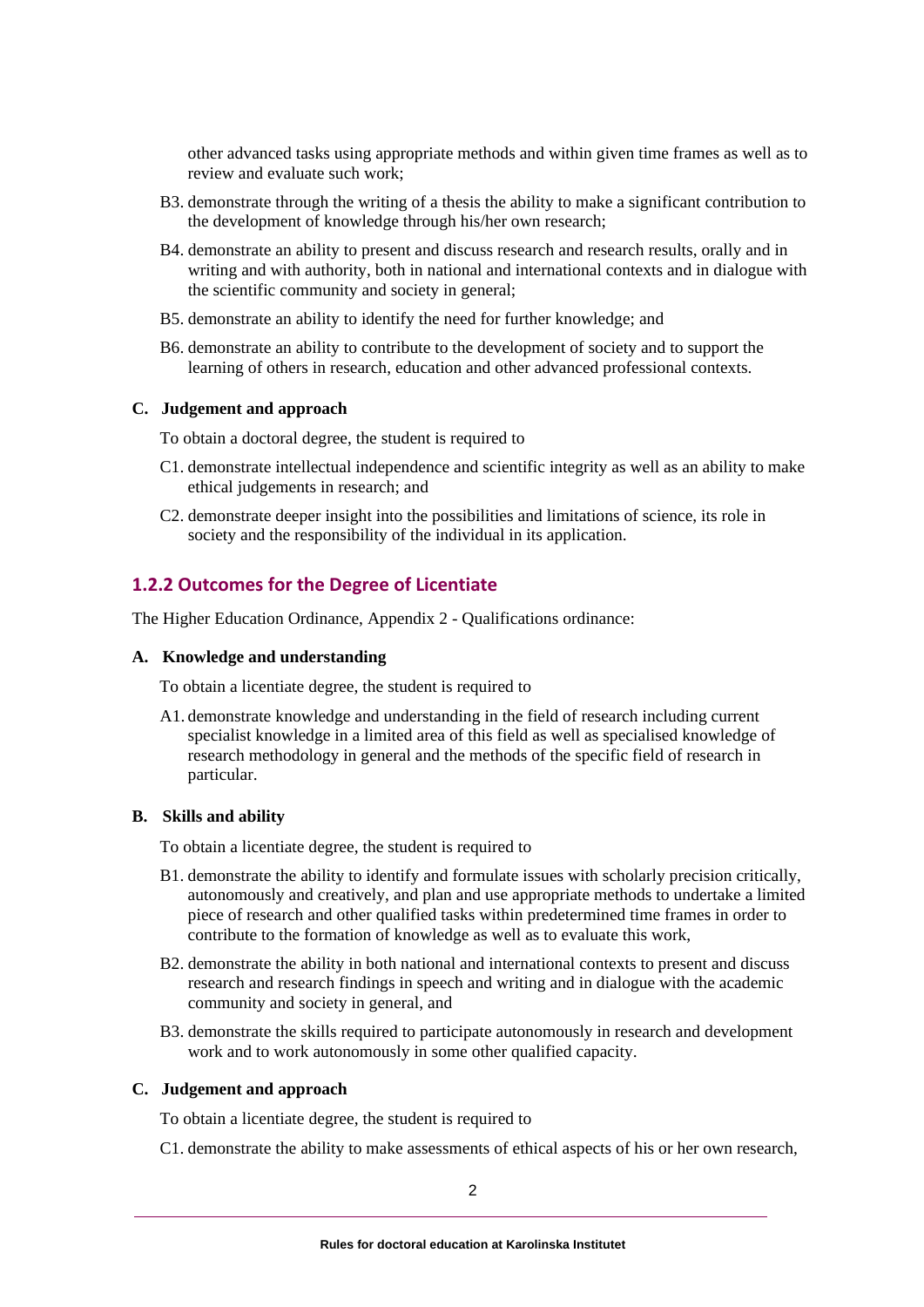- C2. demonstrate insight into the possibilities and limitations of research, its role in society and the responsibility of the individual for how it is used, and
- C3. demonstrate the ability to identify the personal need for further knowledge and take responsibility for their ongoing learning.



# <span id="page-6-0"></span>**1.3 An overview of doctoral education**

Doctoral education is, to a great extent, based on the doctoral student's individual research project, which is complemented with a specific knowledge requirement.

For a doctoral degree, the equivalent of four years of full-time third-cycle education is required. A licentiate degree corresponds to two years of doctoral education. Doctoral studies may be conducted in parallel to clinical practice or other duties but must be completed within eight years for a doctoral degree and within four years for a licentiate degree.

An individual study plan is established for each doctoral student stating the university's and the student's commitments and how the student plans to achieve the objectives and intended outcomes for doctoral education, both through his or her research and by attending courses and other educational activities.

The progress of doctoral studies is followed up annually. The half-time review, which takes place after the equivalent of two years of full-time doctoral studies, is more comprehensive than the annual follow-up.

For a doctoral degree, the doctoral student shall have achieved the outcomes for the degree of doctoral and been awarded a pass grade for a research thesis. The thesis is defended during a public defence. For a licentiate degree, the doctoral student shall have achieved the outcomes for the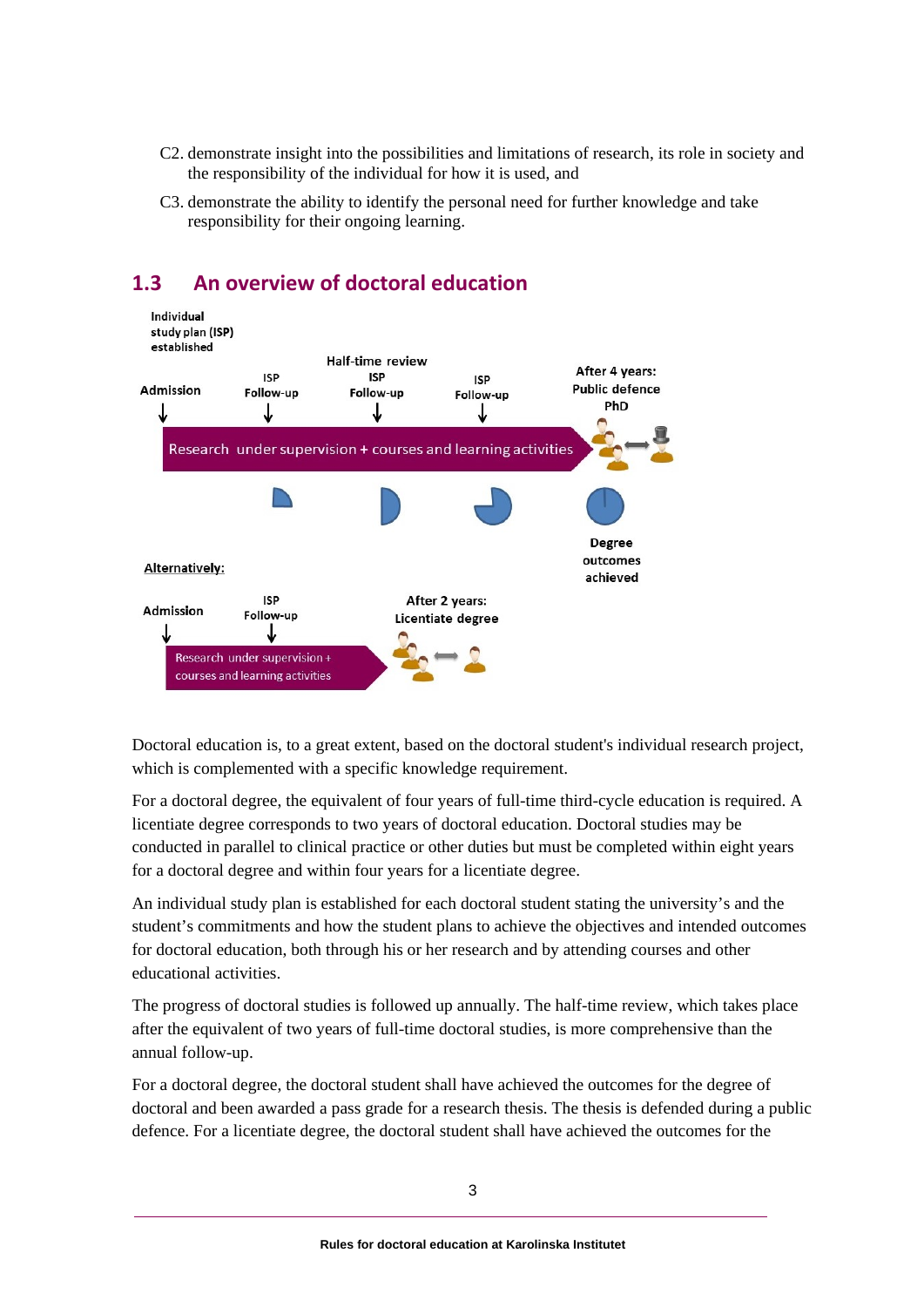degree of licentiate and been awarded a pass grade for a licentiate thesis. This thesis is defended during a licentiate seminar.

KI's ethical regulations and guidelines shall be adhered to at all times while pursuing doctoral education.

# <span id="page-7-0"></span>**1.4 Organisation of doctoral education at KI[1](#page-7-1)**

#### **1.4.1 Faculty**

The Faculty Board has overall responsibility for ensuring that doctoral education is given the best possible opportunities to develop and maintain a high standard. The Faculty Board has delegated responsibility for quality development, assurance and evaluation to the Committee for Doctoral Education.

#### **1.4.2 Department**

#### **Head of Department**

The President has delegated the right of decision to the Head of Department as regards:

- a. The establishment of doctoral positions
- b. Admissions to doctoral education
- c. The approval of financing plans
- d. The appointment of supervisors

The following decision-making rights have also been delegated for the purposes of sub-delegation:

- e. The establishment of ISPs (Director of Doctoral Education)
- f. Decisions on credit transfer (Director of Doctoral Education)
- g. The appointment of course examiners

#### **Director of Doctoral Education**

Every department has at least one Director of Doctoral Education to support its doctoral students and supervisors as instructed by the Committee for Doctoral Education.

#### **Doctoral boards**

Every department is to have a board that deals with matters relating to doctoral education. The purpose of such a board is:

- to assess the scientific project when the doctoral position is first established
- to assist the Director of Doctoral Education in making a decision on the admission of a prospective student, when necessary
- to assist with other matters relating to doctoral education, if the department so wishes

<span id="page-7-1"></span><sup>&</sup>lt;sup>1</sup> *Karolinska Institutet's decision-making procedures and delegation rules* (doc. no 1-876/2018)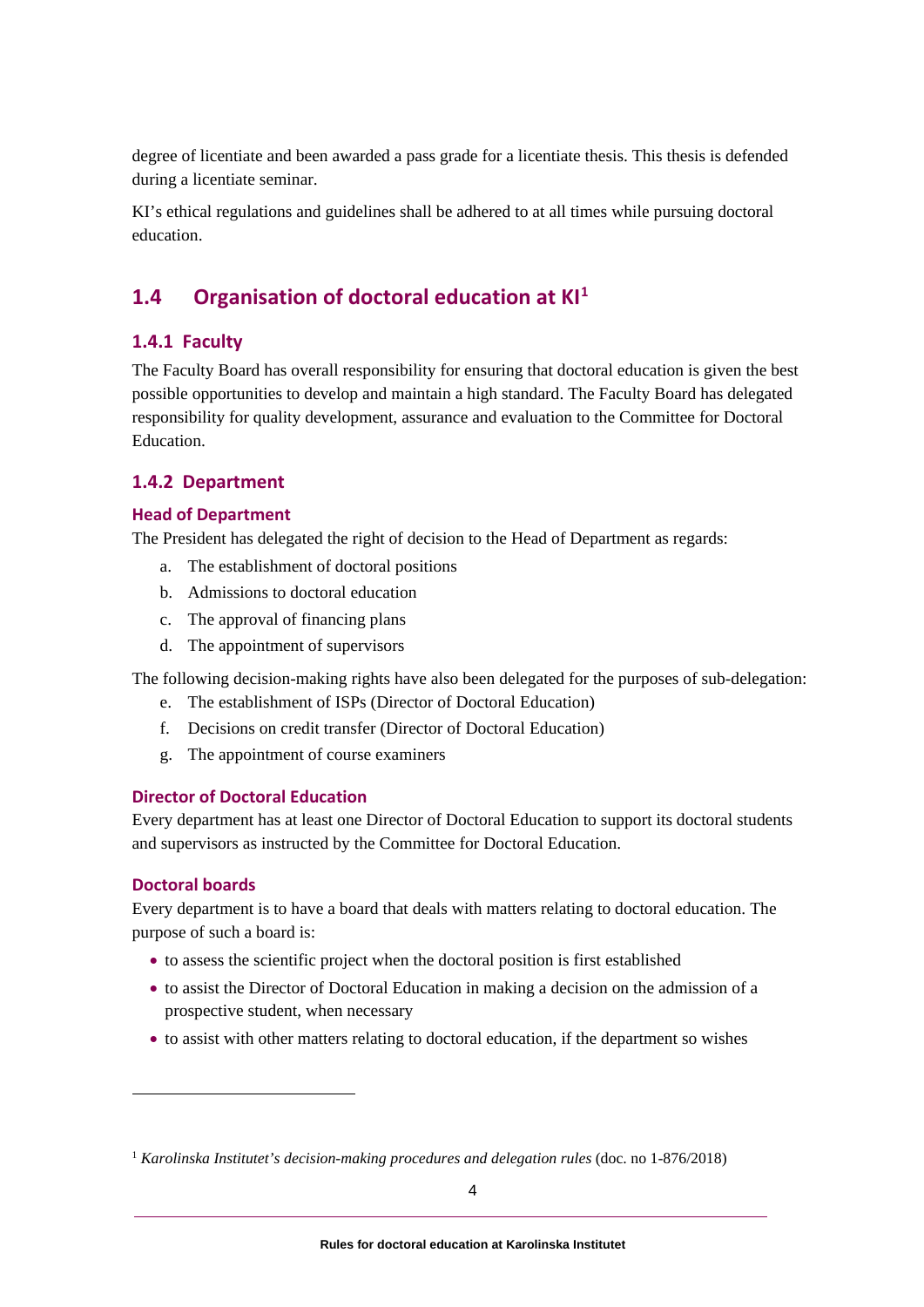The board is to comprise:

- the departmental Director of Doctoral Education (chairperson/convenor)
- at least two other researchers/teachers
- at least one student representative

<span id="page-8-0"></span>The board may co-opt specific expertise when necessary.

# **2. Admission to Doctoral Education**

Admission regulations setting the general frameworks for admission, entry requirements, advertisement and selection for doctoral education have been established by the University Board (ref.no. 1-419/2018). More detailed rules and instructions have been produced under these regulations for the purposes of the quality assurance of the admission process.

#### **Quality-assured admission**

The admissions process is to have the same general four-step structure at all departments:

#### **Step 1: The establishment of a doctoral position**

Quality assurance of the research project, supervision and the doctoral environment in general.

#### **Step 2: Recruitment**

Quality assurance of the prospective doctoral student on grounds of eligibility, suitability and capability.

#### **Step 3: Admission decision**

Decision to admit the selected applicant to doctoral education on the basis of steps 1 and 2.

#### **Step 4: The preparation of an individual study plan**

<span id="page-8-1"></span>Quality assurance of individual study plan.

# **2.1 Step 1: The establishment of a doctoral position**

A prospective principal supervisor applies to establish a doctoral position at the department at which the student is planned to be registered.

The aim of this step is to ensure at an early stage that all doctoral students have the opportunities and resources needed to pursue quality doctoral education.

If the applicant plans to pursue doctoral education in parallel with employment within another organisation, e.g. Region Stockholm, there is a requirement that the head of the clinic, or similar, approve the financing plan and certify that the doctoral student will have time and opportunity to perform the doctoral education.

The following conditions must be met before a doctoral position can be established:

- The scientific project is viable and suitable as a doctoral project
- The principal supervisor meets the Green Light requirements (*see 2.1.1*)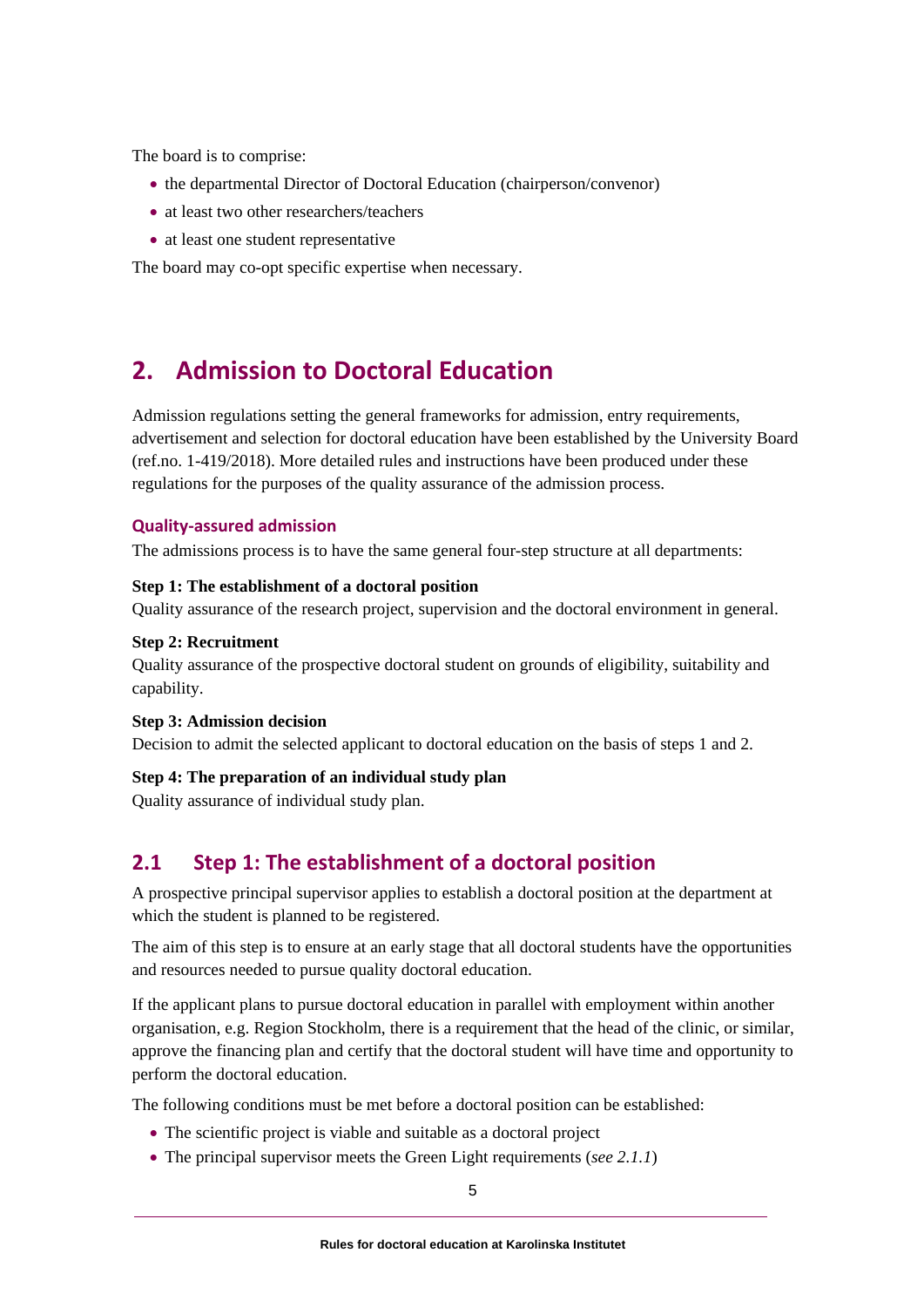- The supervisory constellation is relevant to the project
- The doctoral student can be offered a sound doctoral study environment (*see 2.1.2*)
- Ethical permits (if required) are in place or planned
- There is a financial plan

Prospective doctoral positions are assessed on the basis of the material appended to the application for the establishment of a doctoral position.

The assessment of a project must include a peer-review (*see section 1.4 Doctoral boards*). The assessment of financial resources must involve the department's head of administration.

Whether the doctoral position is to be advertised or exempted from this requirement by the Higher Education Ordinance is also decided at this stage (*see 2.2.1*).

The decision to establish a doctoral position is made by the Head of Department. It remains in effect for one year and at that department only. Reasons for rejections must always be stated. Rejected applicants are entitled to re-apply.

#### **2.1.1 Assessment of supervisor – the "Green Light"**

An assessment of the intended principal supervisor, the Green Light, form part of the step of establishing a new doctoral position.

It is also possible for a supervisor to apply for a Green Light under circumstances separate from the establishment of a doctoral position, such as funding applications or the replacement of principal supervisor during an ongoing doctoral project.

It is the suitability of the prospective supervisor that is assessed, focusing on time available for supervision and track record.

The Green Light assessment and decision is made by the Head of Department and the Director of Doctoral Education, but more people can be included.

There are two possible outcomes: 1) Approved or 2) Rejected. Reason must always be given in the event of a rejection. A rejected applicant is entitled to re-apply.

#### **2.1.2 Assessment of doctoral environment**

The establishment of a doctoral position requires an environment that is conducive to doctoral education of the highest standards.

Questions to consider when assessing the environment:

- Are there opportunities for contacts with other doctoral students and researchers, e.g. through networking activities, seminars etc.?
- Is there support available for the doctoral student's studies, e.g. in the form of postdocs, statisticians, biomedical analysts and other researchers?
- Are there opportunities for international exchange/contacts?
- Have alternative ways to achieve the objectives, should those outlined not lead to success?
- What previous experience of supervision does the supervisory group have, i.e. the principal and co-supervisors?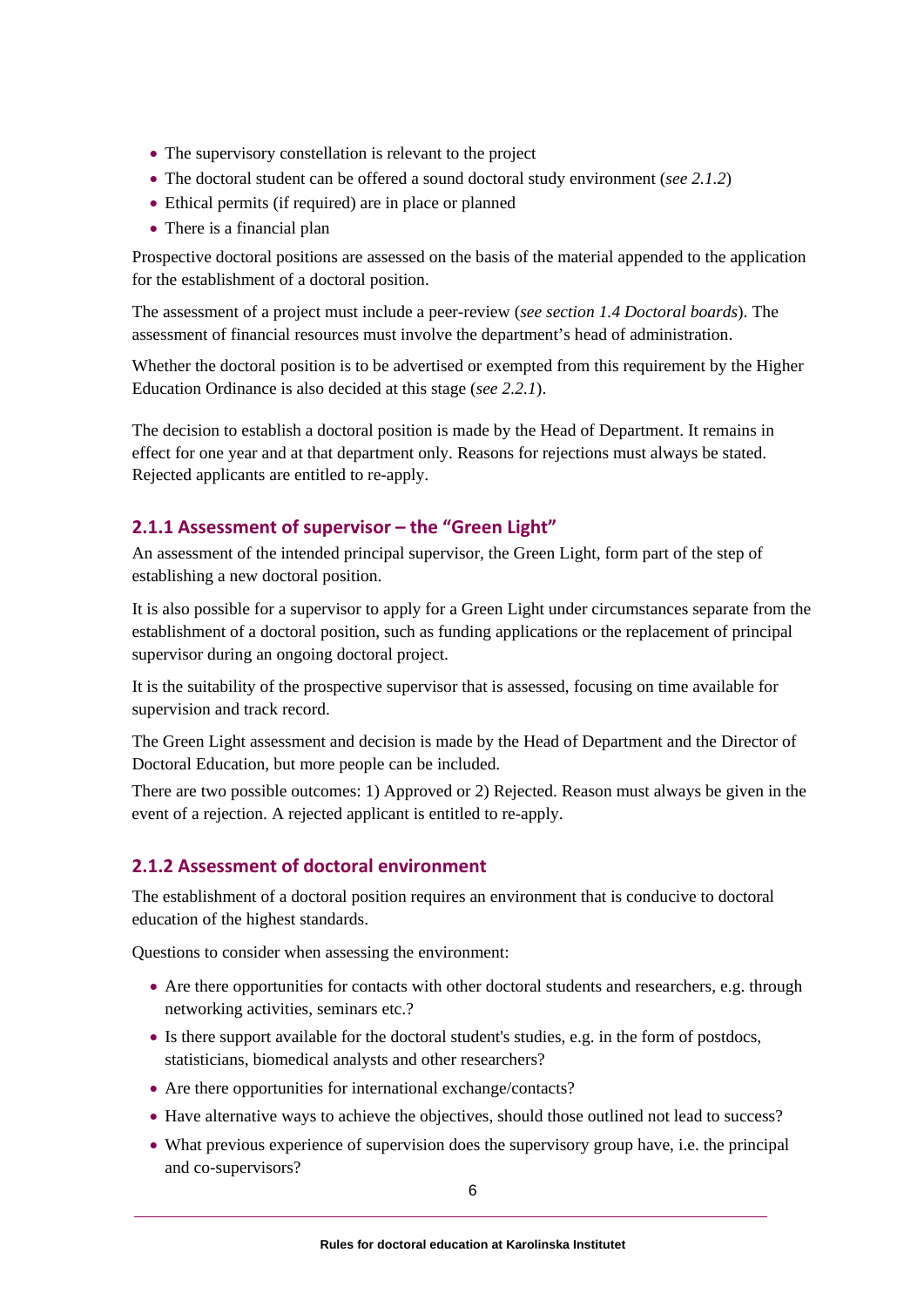- Presence of the supervisors in the group full or part-time, the same physical workplace, etc.? How many doctoral students are currently being supervised?
- How well described is the supervisory approach?
- How will the supervision of the proposed doctoral project be organised (in which way will the various competencies of the supervisors be utilised in the project)?

# <span id="page-10-0"></span>**2.2 Step 2: Recruitment of doctoral student**

Once a doctoral position has been established, the recruitment process is as follows:

- 1. Advertisement and application
- 2. Eligibility assessment
- 3. Selection among eligible applicants

#### **2.2.1 Advertisement**

#### **Higher Education Ordinance, Chapter 7**

Section 37: ...When a higher education institution intends to admit one or more doctoral students, information shall be provided by the higher education institution through advertising or some equivalent method. Information need not, however, be provided

- 1. when admitting a doctoral student who is to complete the course or study programme within the framework of employment by an employer other than the higher education institution
- 2. when admitting a doctoral student who has previously begun doctoral studies at another higher education institution, or
- 3. if there are similar special grounds.

All doctoral positions at KI must be advertised. Exceptions from the required advertisement may be allowed in accordance with Chapter 7, Section 37 of the Higher Education Ordinance (see above). "Similar special grounds" could for example be when the doctoral student has been selected in another competitive recruitment process.

When advertised, positions must:

- be advertised via the KI recruitment system
- be advertised at a suitable time, and for an application period which is recommended, as a rule, to last for three weeks or longer

Before a doctoral position may be advertised, it must be formally established by the head of the department in question.

#### **2.2.2 Entry requirements**

In order to be admitted to doctoral education, the potential doctoral student must meet the general and specific entry requirements. Assessment of qualifications is conducted by administrators at the University Administration.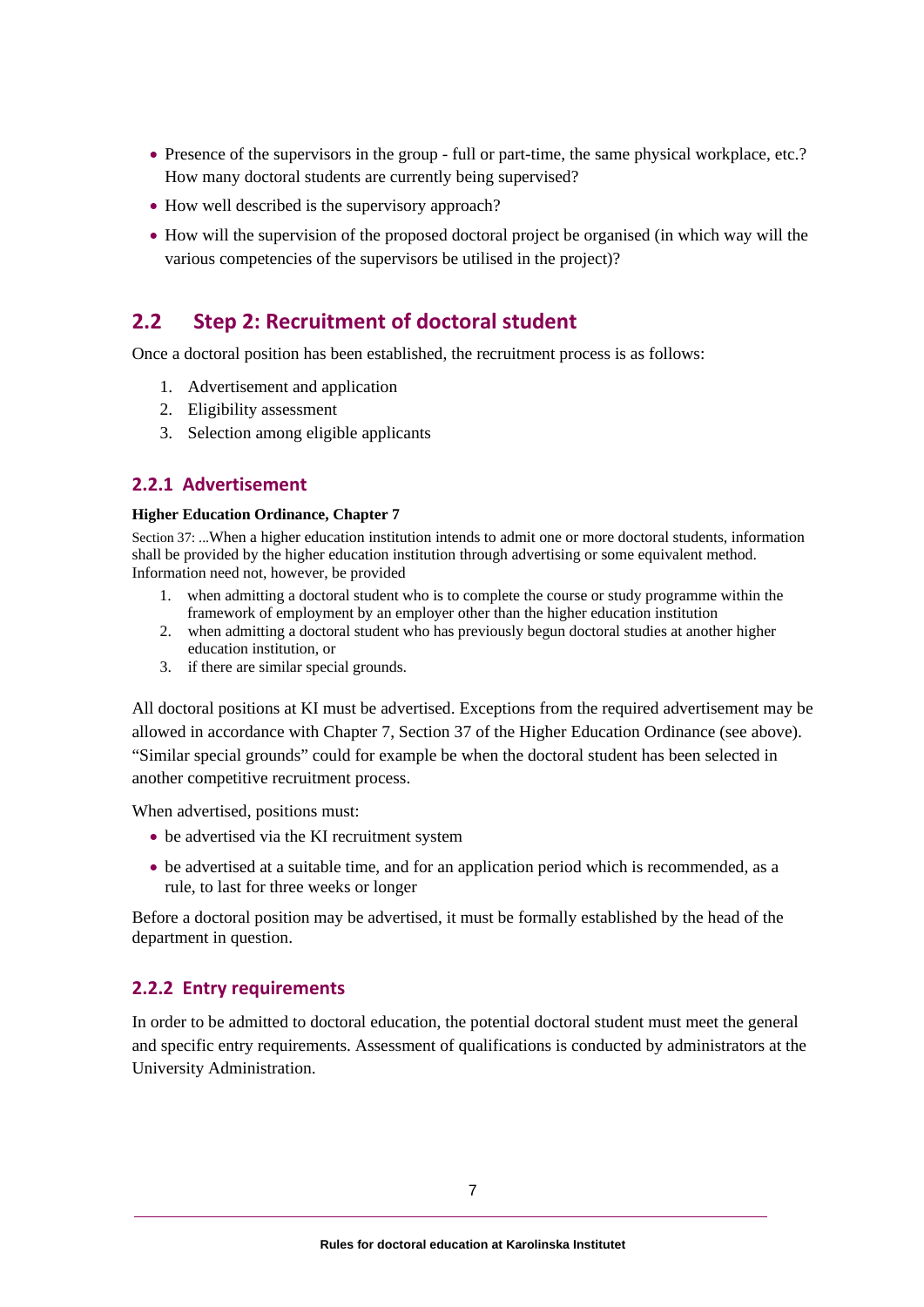#### **General entry requirements**

#### **Higher Education Ordinance, Chapter 7**

Section 39. A person meets the general entry requirements for doctoral education if they:

- 1. have been awarded a second-cycle qualification,
- 2. have satisfied the requirements for courses comprising at least 240 credits, of which at least 60 credits were awarded in the second-cycle, or
- 3. have acquired substantially equivalent knowledge in some other way, either in Sweden or abroad.

The higher education institution may permit an exemption from the general entry requirements for an individual applicant if there are special grounds.

#### **Specific entry requirements**

To be eligible for doctoral education at KI, the student must have knowledge of the English language equivalent to a pass grade at English B/English 6.

Applicants who fulfil the general entry requirements (in accordance with Chapter 7, Section 39, points 1 and 2 above) as a result of academic education in an educational institution in one of the Nordic countries are judged to have fulfilled this requirement.

For other equivalence assessments, the Association of Swedish Higher Education (SUHF) recommendations.

#### **2.2.3 Selection**

#### **Higher Education Ordinance, Chapter 7**

Section 41. In selecting between applicants who meet the requirements laid down in Sections 35 & 36 their ability to benefit from the course of study programmes shall be taken into account.

The higher education institution determines which assessment criteria shall be used in determining the ability to benefit from the courses and study programmes.

However, the fact that an applicant is considered able to transfer credits from prior courses and study programmes or for professional or vocational experience may not alone give the applicant priority over other applicants.

Selection from amongst the applicants will take place on the following grounds:

- Documented knowledge of the subject that is of significance to the research area
- Analytical expertise
- Other documented knowledge/experience which may be of significance

A combined assessment of the applicants' qualifications and suitability will be conducted.

It is the responsibility of the department to ensure ability and suitability, even if the position is exempt from the advertisement requirement.

In order to quality-assure the selection process, potential candidates should ideally by invited to the research group for interview and/or demonstrations of ability. It is also recommended that a recruitment group be set up with the competence and experience to assess candidates.

Departments may introduce their own compulsory recruitment processes and procedures.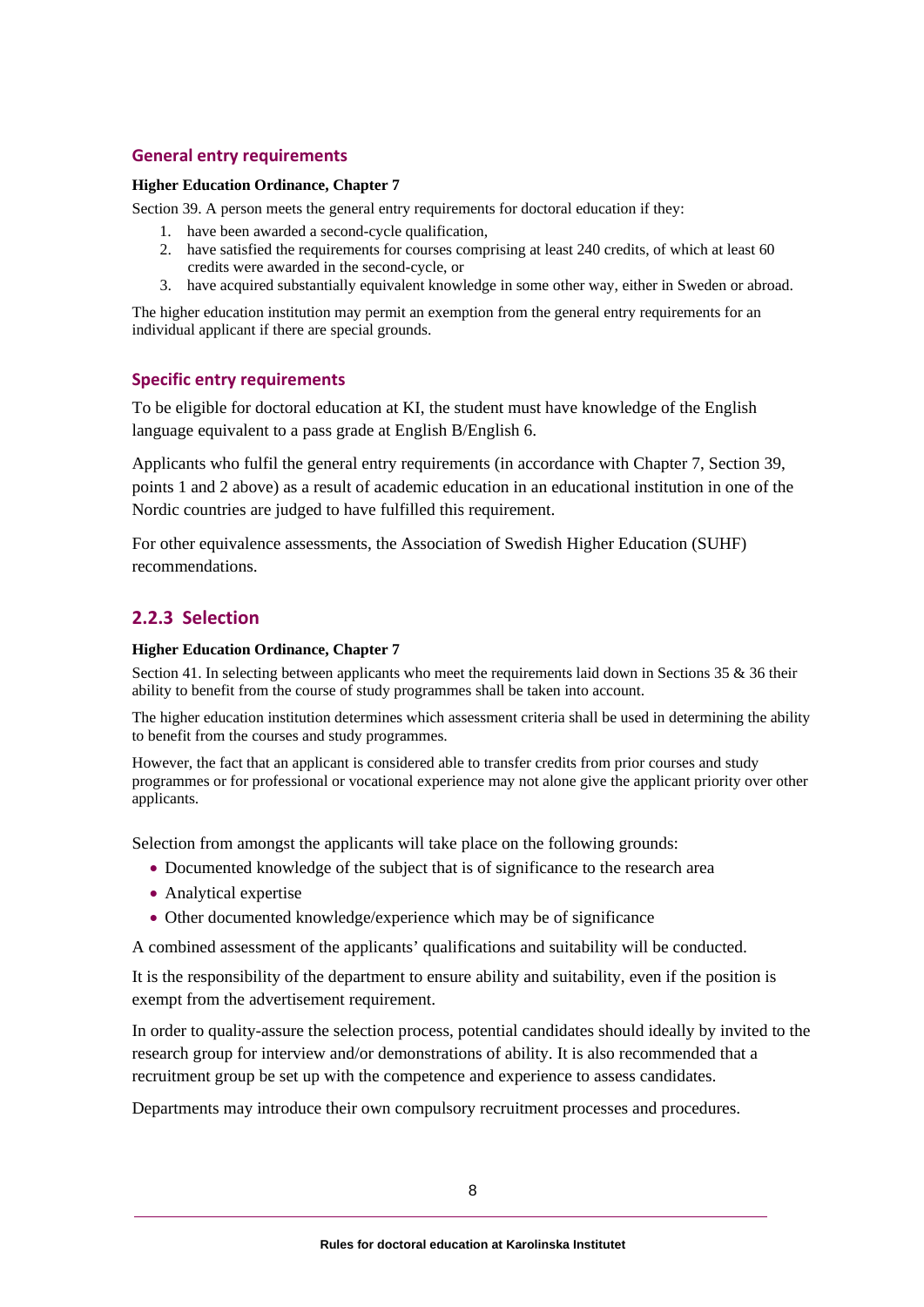# <span id="page-12-0"></span>**2.3 Step 3: Decision on admission**

#### **Higher Education Ordinance, Chapter 7**

Section 34. The number of doctoral students admitted to doctoral courses and study programmes may not exceed the number that can be offered supervision and otherwise acceptable conditions for study and whose studies are funded pursuant to Section 36.

Section 35. The requirements for admission to doctoral courses and study programmes are that the applicant

- 1. meets the general and specific entry requirements that the higher education institution may have prescribed, and
- 2. is considered in other respects to have the ability required to benefit from the course or study programme

The President has delegated decisions on doctoral admission to the head of the department at which the student [i](#page-38-0)s to be registered<sup>i</sup>. The report is made by the departmental Director of Doctoral Education. The Head of Department's decision is final.

Decision on admission is made at once when a candidate has been selected.

Departments that fail to comply with the rules of doctoral education in effect at KI may have their right to admit doctoral students restricted.

# <span id="page-12-1"></span>**2.4 Step 4: Establishment of individual study plan**

**Within one month** of the commencement of studies, the student and his/her supervisor are to submit a proposed individual study plan (ISP) to the department's Director of Doctoral Education.

**Within three months** of the commencement of studies, all doctoral students at KI are to have an established ISP.

*The ISP rules can be found in chapter 5.* 

#### **2.4.1 ISP seminar**

The doctoral student is to attend an ISP seminar at the department before the establishment of his/her ISP.

The purpose of the seminar is:

- to welcome the student
- to allow the student to present the research project from his/her own perspective and gain feedback
- to serve as a learning opportunity for the doctoral student
- to help the department make sure that all doctoral students have an ISP

ISP seminars are held in English.

Completed ISP seminar is documented in the individual study plan.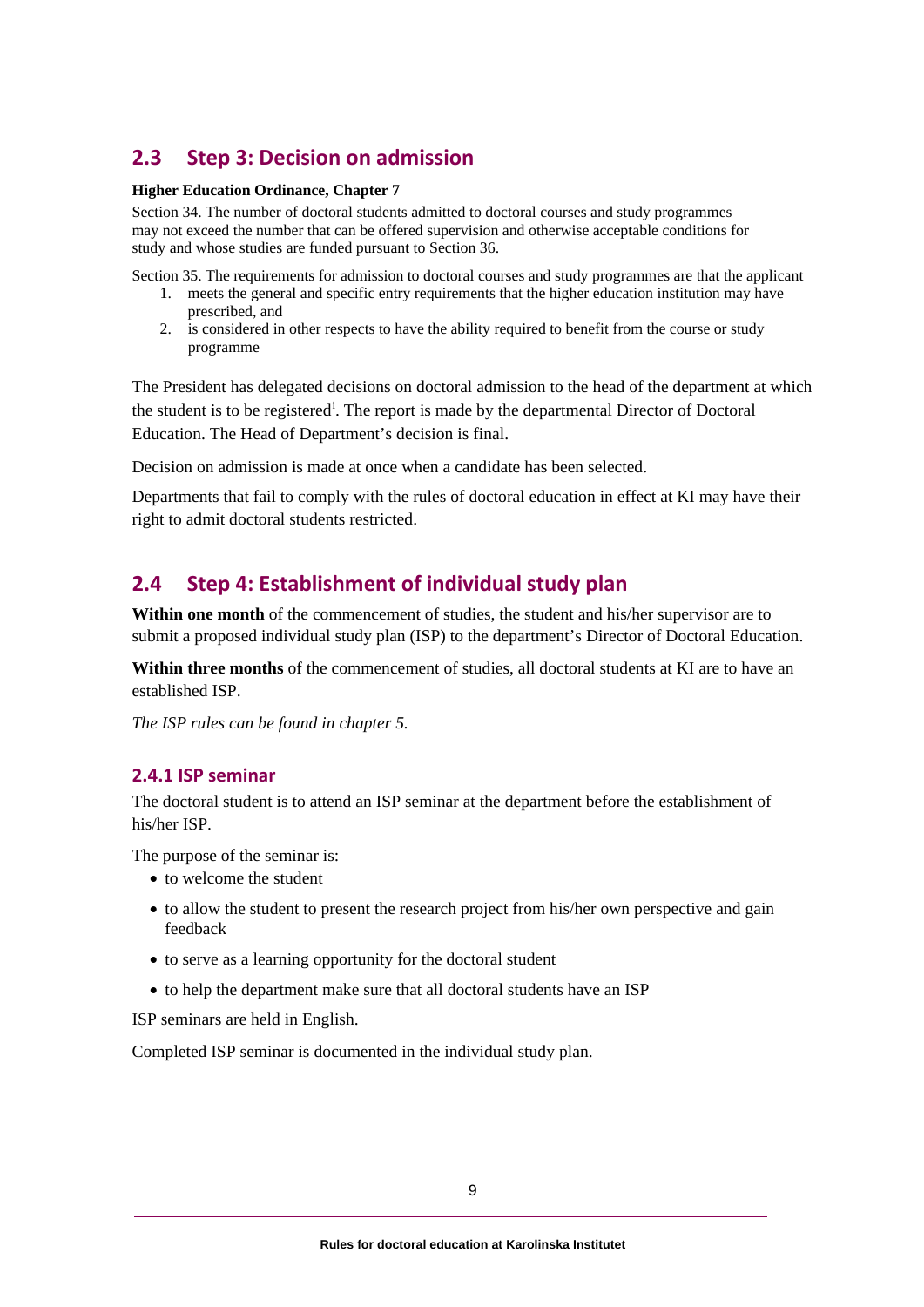# <span id="page-13-0"></span>**2.5 Admission towards a licentiate degree**

Doctoral students shall, as a rule, be admitted with a doctoral degree as their goal. Only those who are professionally active and who would like to complement or deepen their knowledge in a field of research and only wish to take a licentiate degree may be accepted with a licentiate degree as their goal.

# <span id="page-13-1"></span>**3. Courses**

#### **Higher Education Ordinance, Chapter 6**

Section 32. Examinations that form part of doctoral courses and study programmes shall be assessed in accordance with the grading system prescribed by the higher education institution.

# <span id="page-13-2"></span>**3.1 Syllabus**

All doctoral courses at KI must have an established syllabus. The establishment of a syllabus (and course credits) is carried out by the Committee of Doctoral Education.

### <span id="page-13-3"></span>**3.2 Admission**

Course organisers are responsible for the selection and admission of applicants. For admission to doctoral courses, the following general selection criteria must be followed:

- 1. doctoral students at KI (doctoral students in collaborative programmes are considered KI doctoral students)
- 2. post docs at KI
- 3. doctoral students at other universities (in Sweden or abroad)
- <span id="page-13-4"></span>4. other applicants.

### **3.3 Examination**

Examination of doctoral courses is performed at an individual level. The examiner must hold a PhD degree. If a person other than the examiner is responsible for the course, he/she is recommended to hold a PhD degree The Head of the department appoints examiners.

# <span id="page-13-5"></span>**3.4 Evaluation**

#### **Higher Education Ordinance, Chapter 1 – course evaluations**

Section 14. Higher education institutions shall enable students who are participating in or have completed a course to express their experiences of and views about the course through a course evaluation to be organised by the higher education institution. The higher education institution shall collate the course evaluations and provide information about their results and any actions prompted by the course evaluations. The results shall be made available to the students.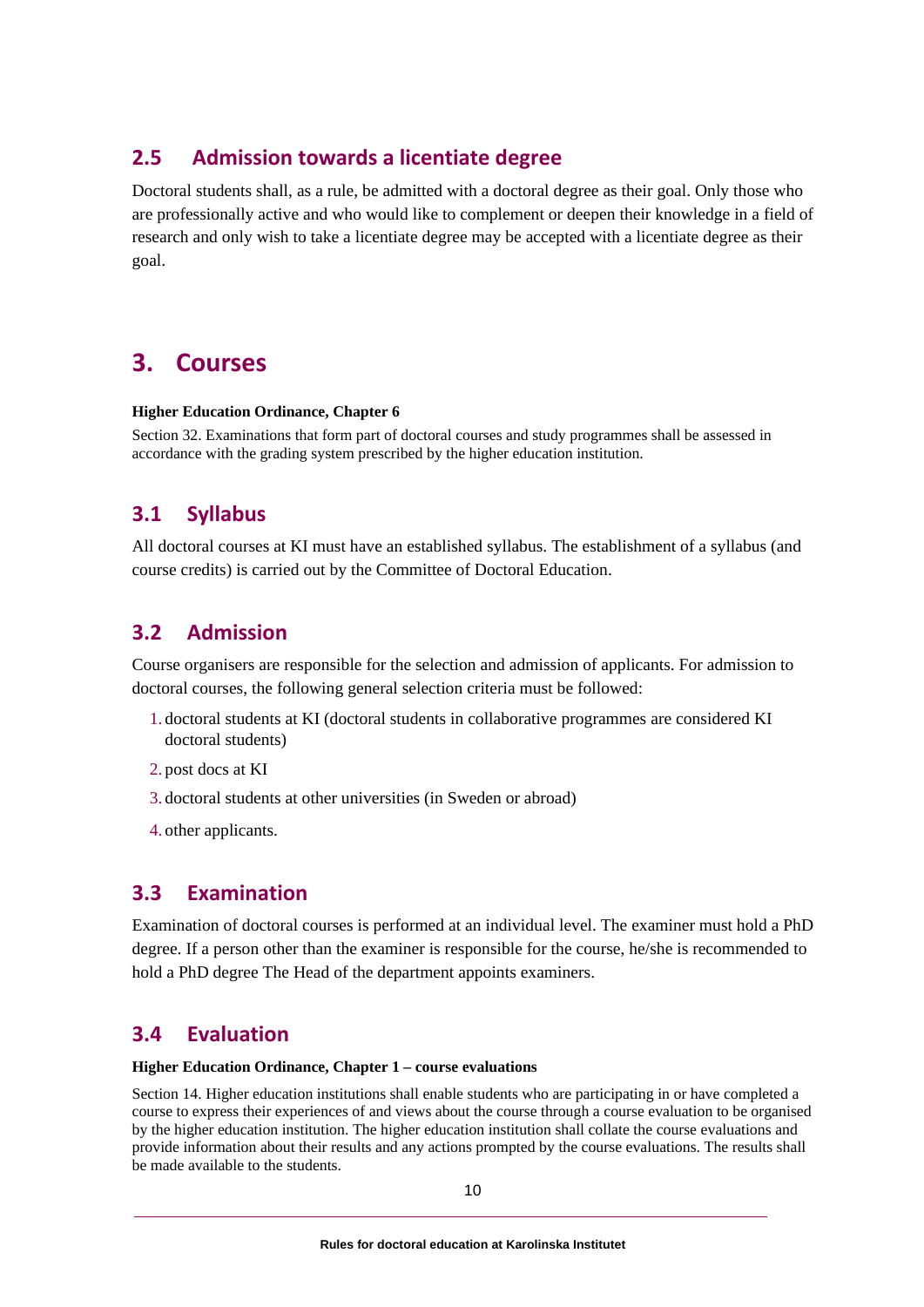KI's template for doctoral course evaluation must be used for the evaluation of doctoral courses at KI. Course evaluations shall be used for the continuous development of the courses. Course evaluations are followed-up and feedback is provided to the Committee of Doctoral Education.

<span id="page-14-0"></span>Course evaluations must be made available for past and future participants.

# **4. General syllabus and credit transfer**

### <span id="page-14-1"></span>**4.1 General syllabus**

#### **Higher Education Ordinance, Chapter 6**

Section 2. The extent of a course or study programme shall be denoted by credits, with full-time study during a normal academic year of 40 weeks corresponding to 60 credits.

Section 25. A university or higher education institution entitled to award doctoral qualifications shall determine the subjects in which doctoral education may be offered.

Section 26. For each subject in which doctoral courses or study programmes are offered, a general syllabus is required.

Section 27. A general syllabus shall indicate the following: the main content of the study programme, specific entry requirements and any other regulations required.

The doctoral students shall complete their doctoral education following the course requirements specified in the general syllabus for which they have been admitted.

#### **4.1.1 Medical Science**

There are five general syllabi in the subject of medical science:

General syllabus for doctoral students admitted from 1 Jan 2018, ref no. 3-3225/2017 General syllabus for those admitted from 01/07/2013 to 31/12/2018, ref. no. 3-749/2013 General syllabus for those admitted from 01/07/2009 to 30/06/2013, ref. no. 1993/09-506 General syllabus for those admitted from 01/07/2007 to 30/06/2009, ref. no. 197/06-506 General syllabus for those admitted from 01/07/2006 to 30/06/2007, ref. no. 197/06-506

#### **4.1.2 Other doctoral education subjects**

Earlier, KI had many different doctoral education subjects, but since 01/03/2006, there is only one subject for new doctoral students at KI: *Medical science*.

An interim period makes it possible for those admitted to a former doctoral education subject to continue their doctoral studies up to 17 December 2021. After that a continuation is only possible after a change of doctoral subject.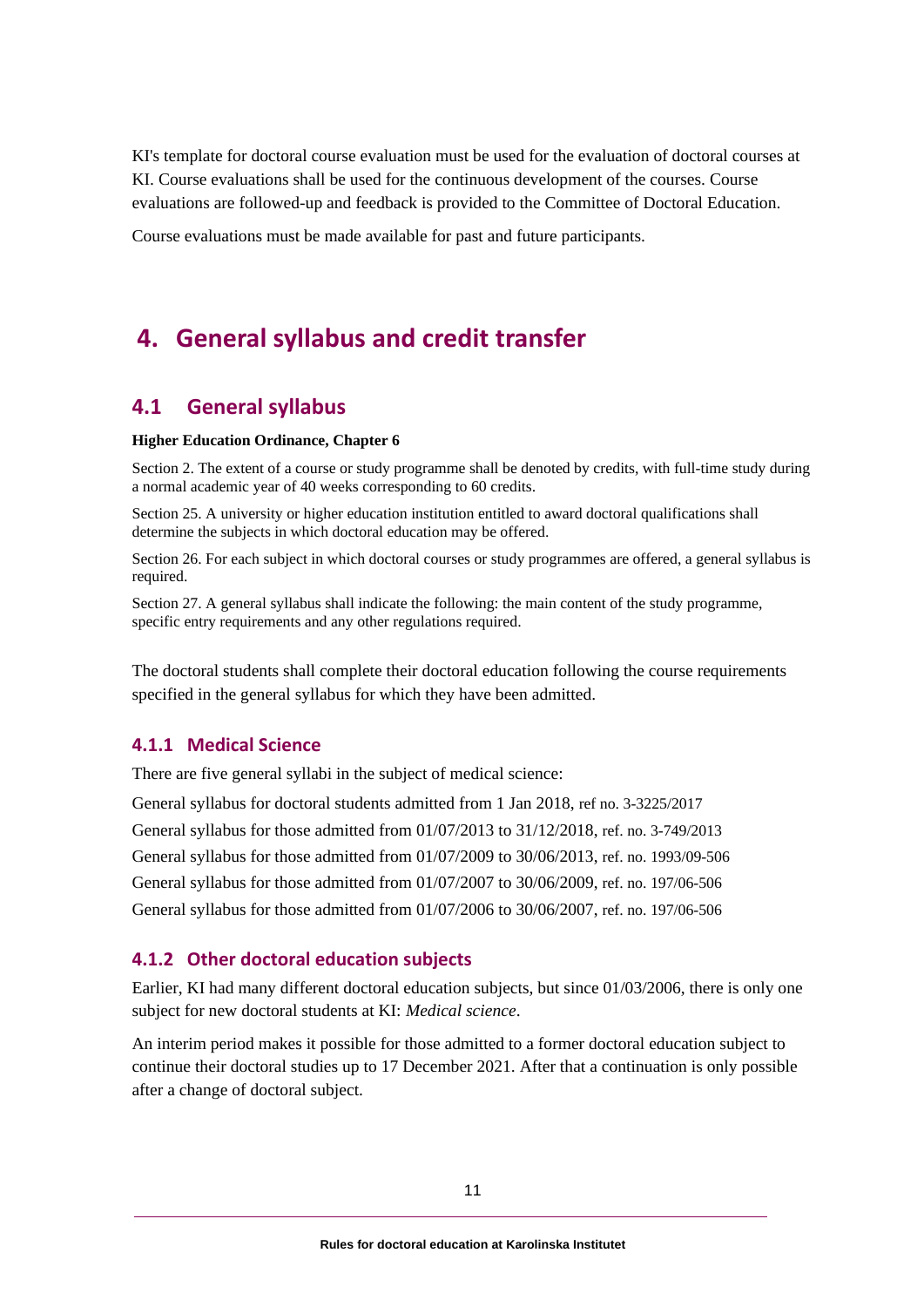# <span id="page-15-0"></span>**4.2 Credit transfer**

#### **Higher Education Ordinance, Chapter 6**

Section 6. If a student at a higher education institution in Sweden has successfully completed a higher education course or study programme, they are entitled to transfer the credits awarded for a course or study programme at another higher education institution. This does not apply, however, if there is a substantial difference between these courses or study programmes.

The same applies to students who have successfully completed a course or study programme

- 1. at a university or other higher education institution in Denmark, Finland, Iceland or Norway or a signatory to the Council of Europe's Convention of 11 April 1997 on the Recognition of Qualifications concerning Higher Education in the European Region, or
- 2. at the Nordic School of Public Health.

Section 7. A student is entitled to transfer credits from a course or study programme other than that laid down in Section 6 if the nature and extent of the knowledge and skills cited by the student are such that they correspond, on the whole, to the course or study programme for which the credits are to be recognised. A student may also be given credit for equivalent knowledge and skills acquired in a vocational or professional capacity.

The credits from courses taken within the framework of a licentiate degree may be transferred to a subsequent doctoral degree, which has the same specialisation.

<span id="page-15-1"></span>The Head of Department may delegate decisions about credit transferral to the Director of doctoral education. Decisions about the transfer of credits may be appealed.

# **5. Individual study plan**

#### **Higher education ordinance Chapter 6 – Individual study plan**

Section 29. An individual study plan shall be drawn up for each doctoral student. This study plan shall contain the undertakings made by the doctoral student and the higher education institution and a timetable for the doctoral student's study programme. The study plan shall be adopted after consultation with the doctoral student and their supervisors.

The individual study plan shall be reviewed regularly and amended by the higher education institution, to the extent required after consultation with the doctoral student and their supervisors. The period of study may only be extended if there are special grounds for doing so. Such grounds may comprise leave of absence because of illness, leave of absence for service in the defence forces or an elected position in a trade union or student organisation, or parental leave.

# <span id="page-15-2"></span>**5.1 Establishing an individual study plan**

Establishing an individual study plan is the step 4 in the admission process, *see chapter 2.*

The individual study plan shall include details of the intended degree, project title, supervision plan, research plan, how the intended outcomes/objectives will be attained, timetable, mentor, existing ethical permits and ethical permits that need to be applied for.

KI uses a digital system for drawing up and establishing individual study plans.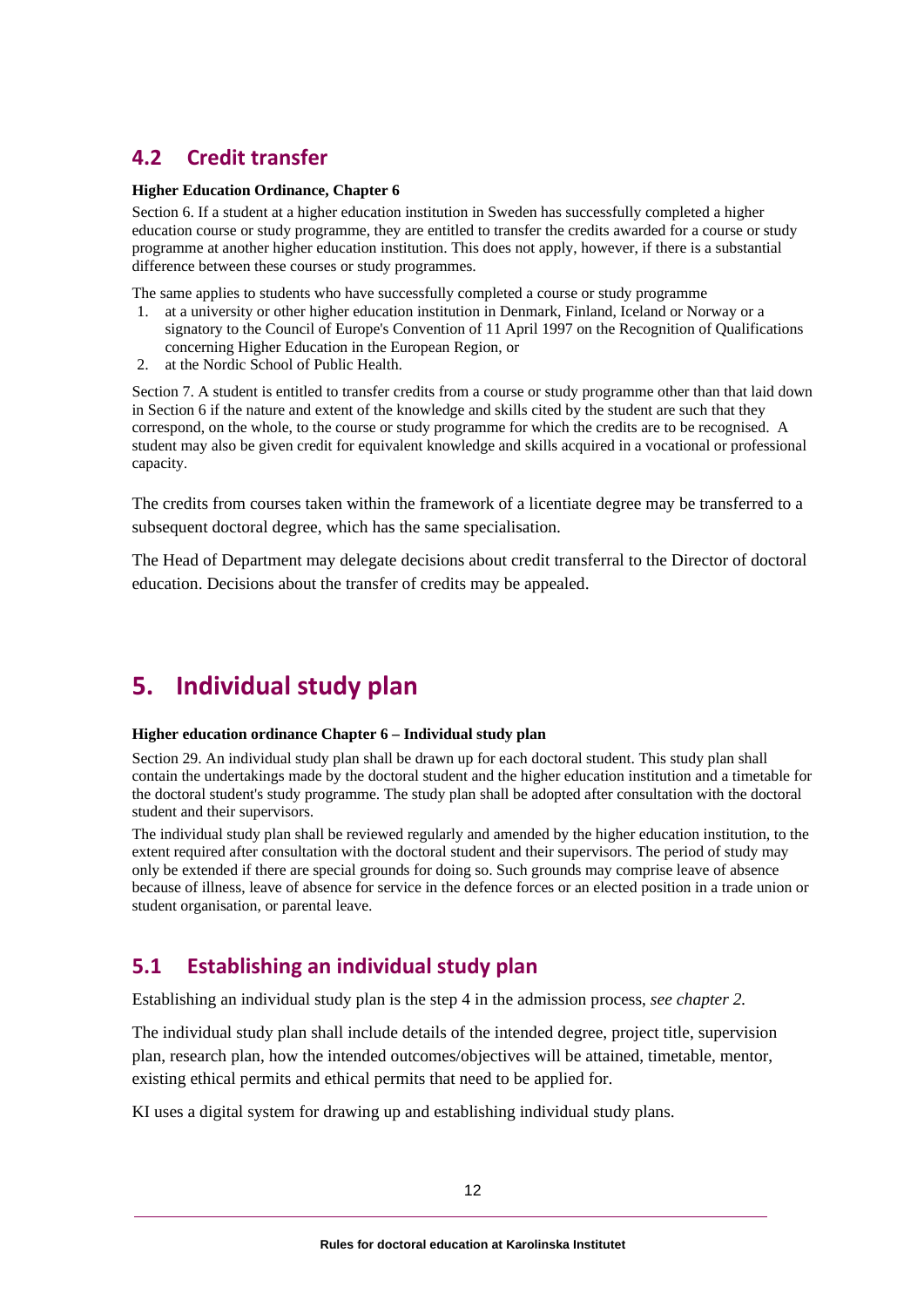The individual study plan shall be approved by the department's director of doctoral studies on behalf of the head of department

The following should be considered:

- If the proposed courses and the general content of the study plan are relevant and sufficiently extensive in relation to the learning outcomes according to the Higher Education Ordinance.
- If the requirements of the general syllabus have been met (e.g. are all mandatory courses included).
- If the timetable is reasonable.

#### **5.1.1 Establishing an individual study plan without consultation**

The individual study plan should be decided in consultation with the doctoral student and his/her supervisors, but in complicated situations this could be difficult.

The director of doctoral studies is allowed to establish an individual study plan without consultation, so called forced establishment, in the following situations:

- 1. When a doctoral student and supervisor in a conflict situation cannot agree on the content of the individual study plan. The study director, possibly after consultation with the central study director and/or academic vice president, decides on the final content of the study plan.
- 2. When a doctoral student or supervisor cannot approve the study plan due to reasons they cannot control, for example serious illness.

The background and reason for the forced establishment must be documented.

The doctoral student and the supervisor must be informed why the study plan is established without their approval.

<span id="page-16-0"></span>The head of the department must be informed.

# **5.2 Annual follow-up**

The individual study plan and the student's progress in the doctoral education must be followed-up once a year.

The follow-up contains the following:

- completed elements
- an update on the planned research project and planned courses/credit-generating elements
- an update of the timetable and financial plan
- other parts of the current individual study plan that are to be revised.

The department's Director of doctoral education control that there has been a follow-up and decide on revisions to the individual study plan.

In connection to the first annual follow-up the doctoral student shall be offered a meeting with the department's Director of doctoral education. This can take place individually or in a group containing all of those recently admitted to the department. The aim is to identify any possible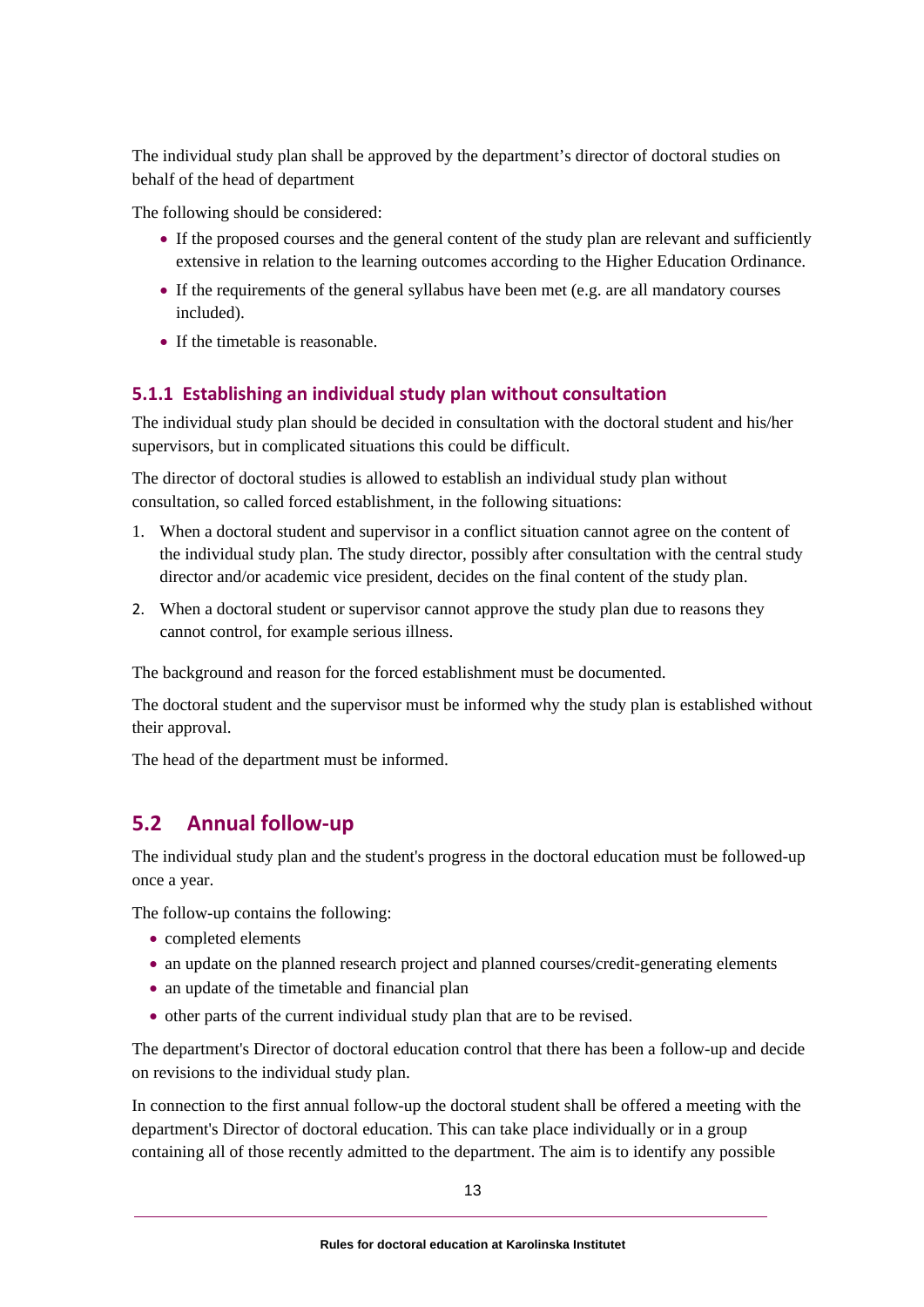uncertainty, to ensure that the doctoral education is proceeding according to plan, and to establish contact between the Director of doctoral education and the doctoral student.

#### **5.2.1 Reporting of activities and financial support**

Each semester, doctoral students must report their activities and financial support to their department, and this information will be registered in Ladok. Activities refer, here, to the proportion of equivalent full-time involvement that a doctoral student has devoted to their doctoral education. The activities are reported in per cent (proportion of equivalent full-time commitment).

### <span id="page-17-0"></span>**5.3 Half-time review**

The half-time review shall be carried out for each doctoral student planning to take a doctoral degree. The principal supervisor and the doctoral student are responsible for, and will take the initiative in, conducting the half-time review.

The half-time review consists of a seminar, and a follow-up meeting.

#### **5.3.1 When?**

The half-time review shall take place following the equivalent of two years of full-time doctoral education. The time for the half-time review is not dependent on the number of manuscripts or published articles.

#### **5.3.2 Half-time committee**

After proposal by the supervisor and the doctoral student, the Director of doctoral studies will appoint a committee consisting of three researchers with adequate knowledge of the subject, and who are independent from the project and have obtained a doctoral degree. If possible, it is recommended that at least one of these should later form part of the examination committee at the public defence (*see 7.2.5*)

The committee, together with the supervisors and the doctoral student, shall assess the prospects of the project leading to a doctoral degree, and propose any necessary changes to the individual study plan.

#### **5.3.3 Half-time report**

Ahead of the half-time review, the doctoral student shall write a half-time report comprising:

- a literature review of the research field\*
- a status report of the doctoral education project
- a status report on the progress the student is making towards the intended outcomes for the degree of doctor (*see 1.2.1*)
- a plan for the remaining of his/her doctoral studies
- his/her reflection on ethical considerations, stating for each constituent paper:
	- o existing ethical permits (ref.no/*diarienummer*).
	- o whether there are plans to apply for ethical permits, or
	- o reasons why ethical permits are not required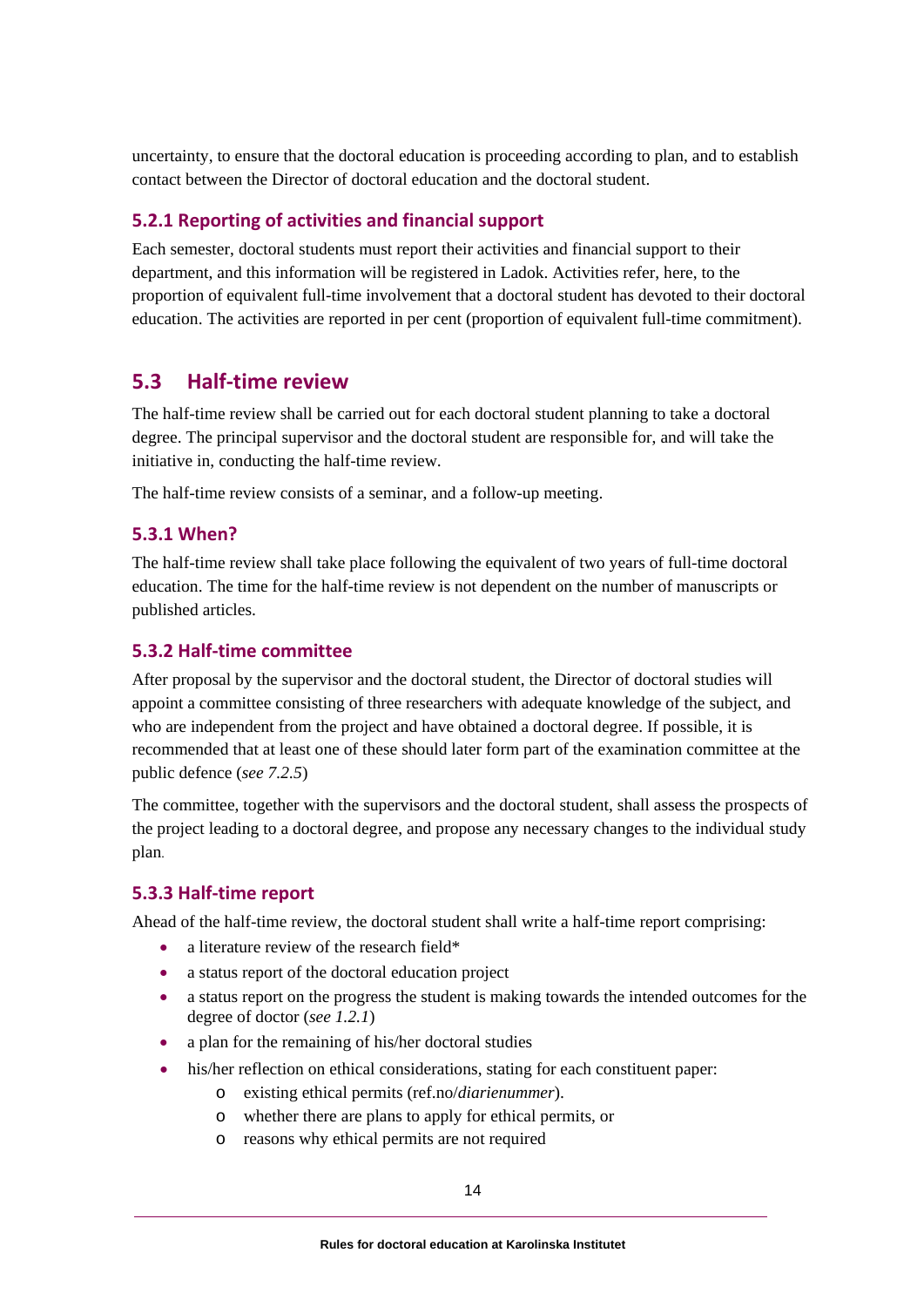\*The literature review is to be uploaded into the designated text matching software as the basis for an instructive discussion on scientific writing between supervisor and student.

#### **5.3.4 Documents to the half-time committee**

The supervisors and the doctoral student ensure that the committee receives the documents at least two weeks ahead of the half-time seminar. These documents are:

- half-time report (see 5.3.3)
- the doctoral student's individual study plan (an updated printed copy from the ISPsystem[2](#page-18-0))
- $\bullet$  ethical permits<sup>[3](#page-18-1)</sup>, if any
- completed publications and manuscripts that will form part of the thesis, if any.

#### **5.3.5 Half-time seminar**

The seminar consists of a presentation held by the doctoral student in English, followed by a discussion and questions from the committee and others present.

The presentation shall summarise results and further planning of the doctoral education in relation to the doctoral student's individual study plan.

The half-time seminar shall be public and advertised internally at KI.

#### **5.3.6 Follow-up meeting**

After the half-time seminar, the committee meets with the supervisors and the doctoral student and, if possible, the mentor, to review the progress.

The following factors will be discussed, based on the individual study plan, the half-time report and the seminar:

- Doctoral student:
	- o Progress towards realising the intended outcomes of a doctoral degree
	- o Progress towards independence
		- o Overall performance at the half-time seminar
- Doctoral education project:
	- o Progress and time plan
	- o Plans for remaining education
- Supervision:
	- o Scope and structure
	- o Plans for remaining education
- Courses and other learning activities:
	- o Plans for remaining education

<span id="page-18-0"></span><sup>2</sup> Those without a digital individual study plan must also include a Ladok excerpt.

<span id="page-18-1"></span><sup>&</sup>lt;sup>3</sup> Only the decisions, not the applications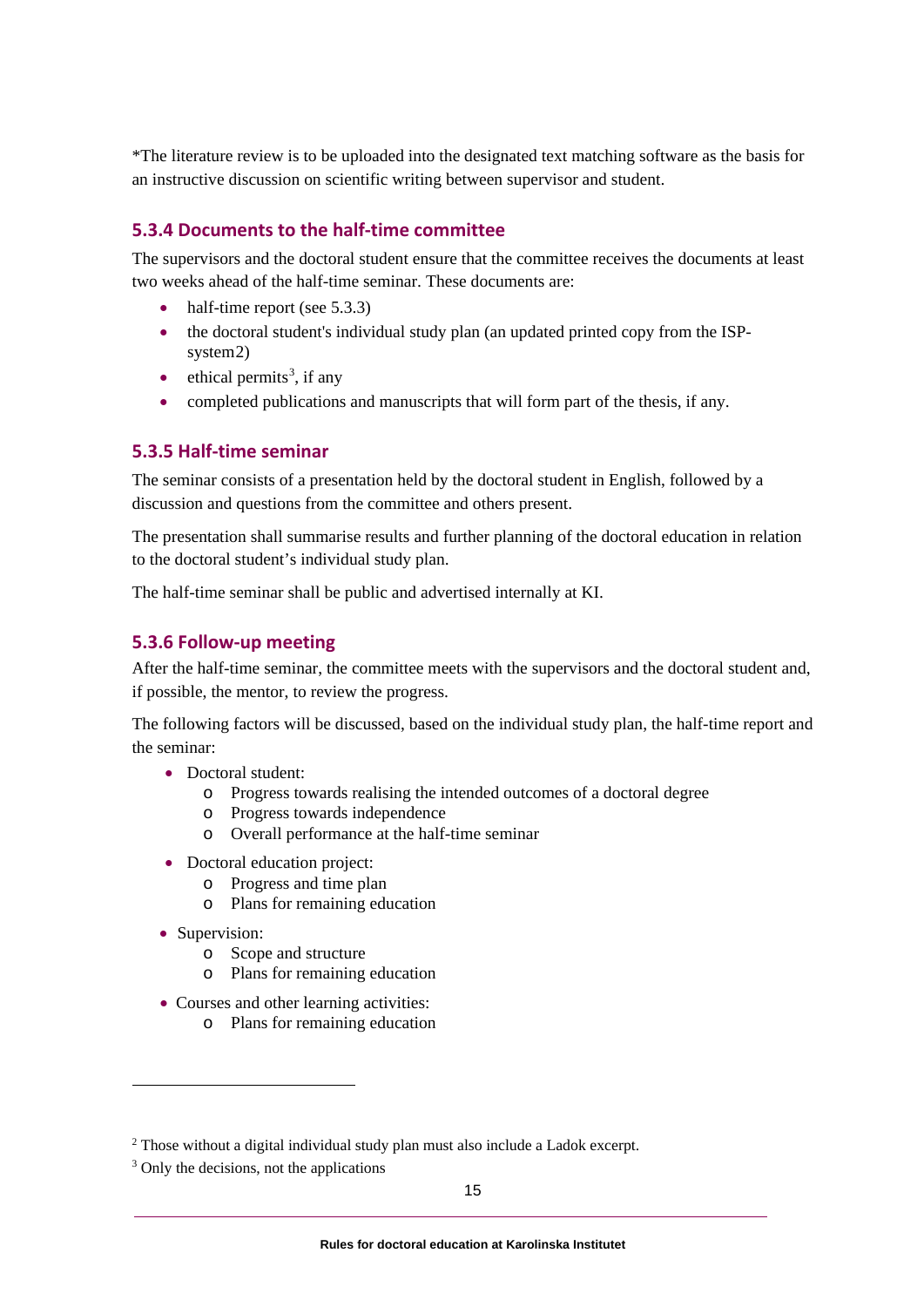• Ethical matters

After the discussion, the student and his/her supervisor leave the room in turns for the committee to hold separate meetings with each to discuss their views on their collaboration, working conditions and communication.

Comments and recommendations from the committee is documented in the half-time review protocol. The departmental study director confirms that he/she has read the comments by signing the protocol. A copy is uploaded to the ISP system $4$ .

#### **5.3.7 Following the half-time review**

The completed half-time review is registered in Ladok.

The individual study plan can be revised as necessary in accordance with the comments and suggestions of the half-time committee. Any revisions shall then be endorsed by the principal supervisor and then approved by the director of studies in line with usual practice.

#### **5.3.8 Exceptions**

Half-time reviews, completed at KI, are mandatory for those who wish to conduct a doctoral dissertation. However, exceptions are made for those doctoral students who hold a previous licentiate degree within the same subject area.

# <span id="page-19-0"></span>**6. Supervision**

#### **Higher Education Ordinance, Chapter 6 – Supervision**

Section 28. At least two supervisors shall be appointed for each doctoral student. One of them shall be nominated as the principal supervisor. Doctoral students are entitled to supervision during their studies, unless the President has decided otherwise by virtue of Section 30. A doctoral student who so requests shall be allowed to change supervisor.

Supervisors are appointed by the head of department.

The individual study plan describes how the supervision and activities will be organised and divided between the supervisors.

Even though a doctoral student may only be registered at one department, the doctoral education may benefit from taking place in more than one department and with supervisors from more than one department.

<span id="page-19-1"></span><sup>4</sup> Doctoral students without a digital individual study plan saves a copy of the protocol elsewhere.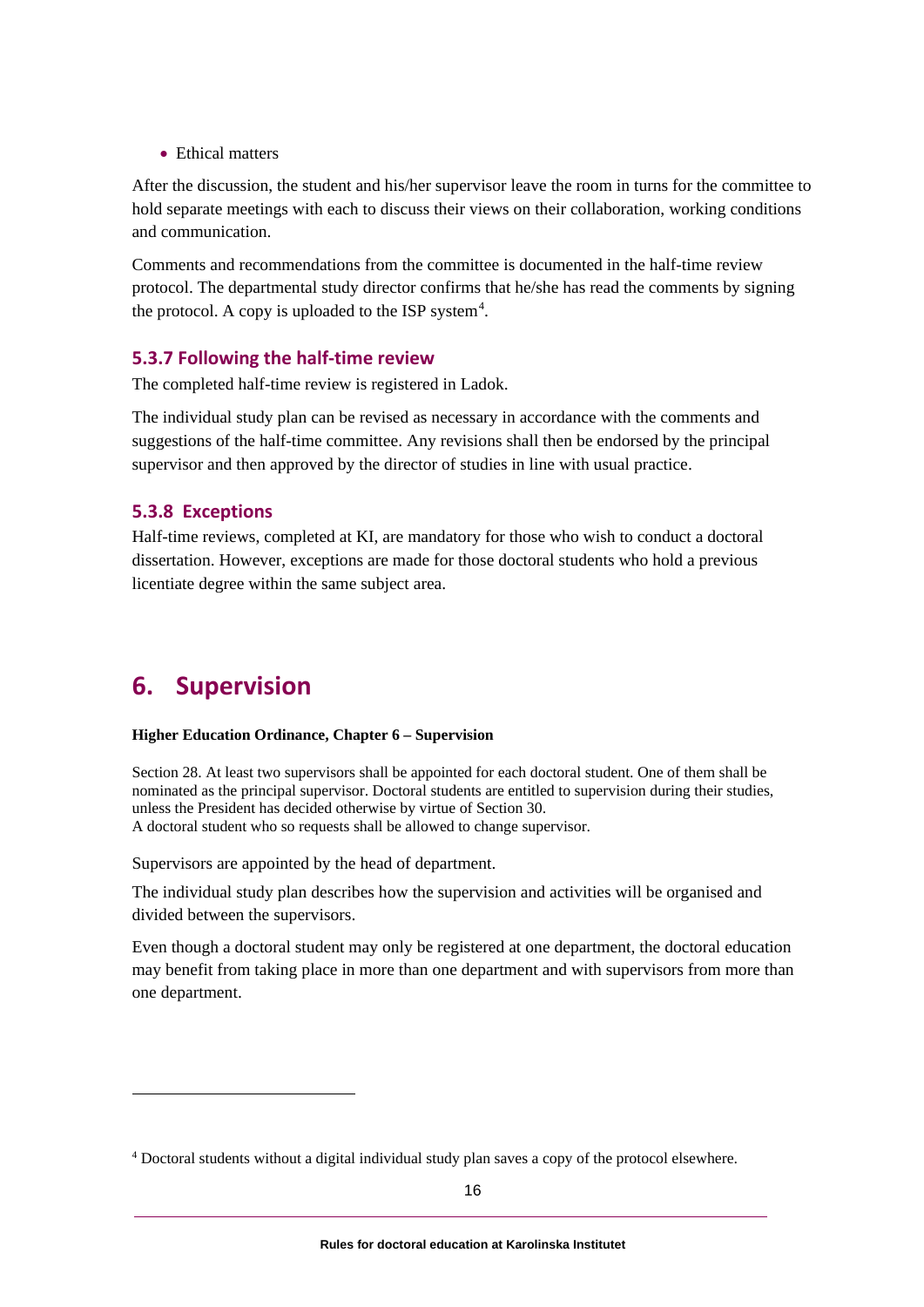# <span id="page-20-0"></span>**6.1 Requirements for supervisors**

Following requirements apply for a doctoral supervisor:

- The principal supervisor must have the means to assist with good, professional supervision (must have 'green light', *see 2.1.1*).
- All supervisors must have a doctoral degree.
- At least one of the supervisors must be an associate professor (*docent*) or a professor.
- The principal supervisor must be either employed by KI or formally affiliated to KI.
- The LAS-age must be considered when appointing a principal supervisor<sup>[5](#page-20-1)</sup>
- At least one of the supervisors, preferably the principal supervisor, must be active in the department to which the doctoral student is admitted.
- The principal supervisor must have completed doctoral supervisor training as below.
- Family relationships or other close relationships between doctoral student and supervisor is not allowed.
- Two persons with a close relationship or family relationship may not be in the same supervisor group.

#### **6.1.1 Supervisor training**

A principal supervisor must have completed doctoral supervisor training arranged according to the instructions of the Faculty Board.

It is mandatory for all principal supervisors, including those with equivalent expertise, to complete the web course for supervisors for doctoral students. A passing score on the web course cannot be older than 5 years prior to accepting a new doctoral student. The purpose is to ensure that all supervisors are familiar with the prevailing rules for doctoral education.

In addition, a principal supervisor, unless having equivalent expertise, must complete the introductory course in doctoral supervision. The aim of the course is to prepare participants for the role of supervisor and to provide insight into the responsibilities that it entails.

#### **Equivalent expertise**

Those who have equivalent expertise

- have been principal supervisors for doctoral students who have graduated with doctoral degrees from, for example, a university in one of the Nordic countries or another country which has comparable doctoral education, *or*
- have taken part of another research supervisor training equivalent to the course given by KI.

<span id="page-20-1"></span><sup>5</sup> According to *Rules for employment after the right to remain employed is no longer valid* (ref.no. 1-869/2019): "A position as principal supervisor should always be planned so that one can be ensured that these jobs can be completed in an efficient way. In this respect one must take the LAS-age into account." The LAS-age is 68 years of age today but will be raised to 69 years in 2023. (LAS = Employment Protection Act)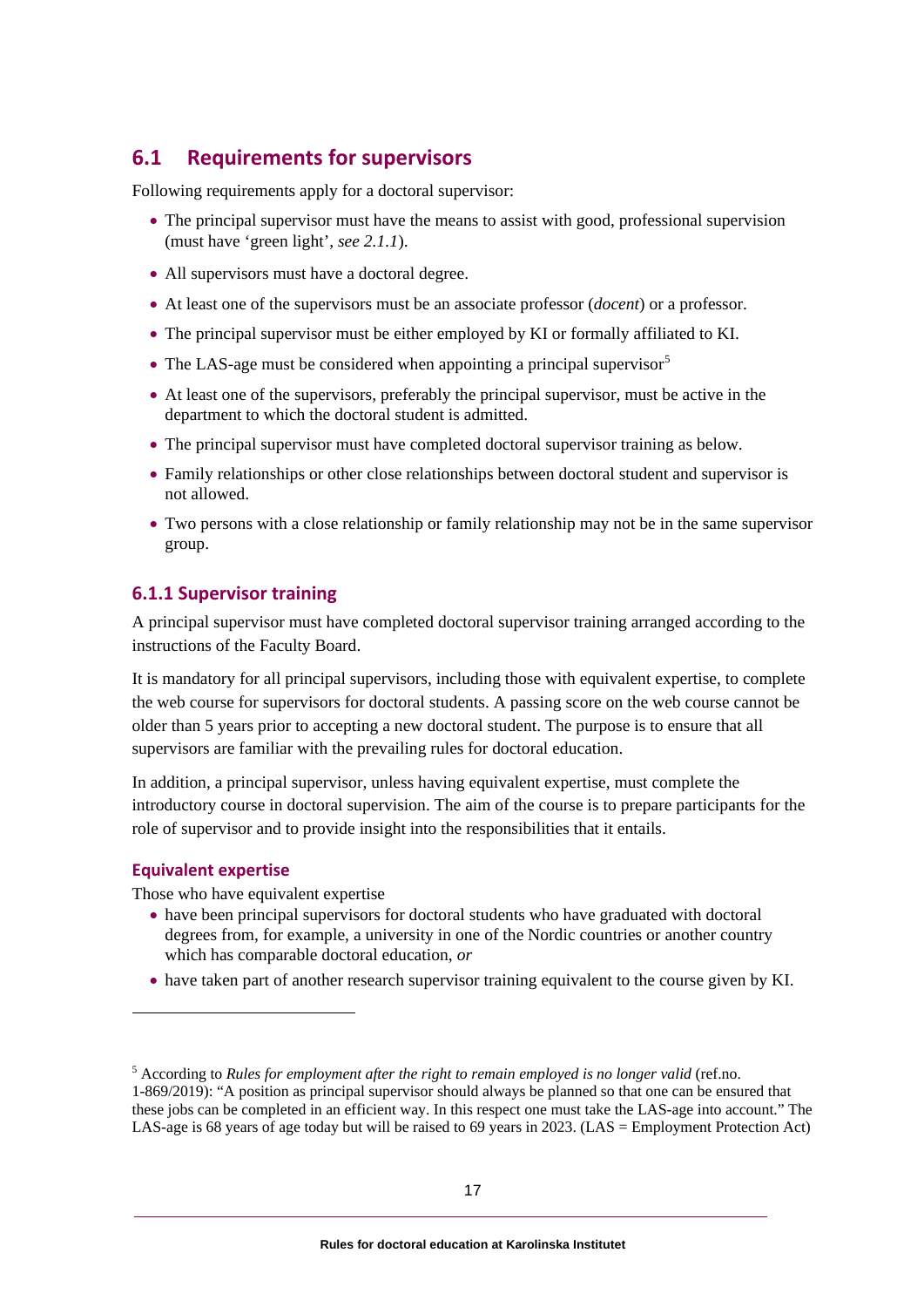# <span id="page-21-0"></span>**6.2 Duties and obligations of a doctoral supervisor**

Supervisors at KI shall have a professional approach. This means that a supervisor shall take responsibility for ensuring that planned and implemented doctoral education is of good quality and has a realistic scope in relation to the doctoral student's individual study plan.

The supervisor shall be thoroughly familiar with the regulations and conditions of doctoral education.

The supervisor shall be available for the doctoral student, be clear and consistent in their supervision, and critically review the results achieved.

Supervisors shall always work to ensure equality of treatment, by clearly working against all forms of discrimination and harassment.

#### **Principal supervisor**

The principal supervisor shall have the overall responsibility for supervision when it comes to the planning and execution of the research project. The principal supervisor also has, together with the doctoral student, a responsibility to ensure that the doctoral courses and other elements that are specified in the general syllabus and individual study plan, are completed.

The principal supervisor shall work to ensure that the annual follow-up, as well as the half-time review and defence of thesis, or licentiate seminar, are planned and implemented.

The principal supervisor is responsible for ensuring that the funding plan is drawn up and revised.

#### **Co-supervisor**

A co-supervisor is primarily responsible for providing complementary scientific expertise to the project. The role of the co-supervisor shall be clearly stated in the individual study plan.

# <span id="page-21-1"></span>**6.3 Changing supervisors**

A doctoral student who so requests shall, according to the Higher Education Ordinance, be allowed to change supervisor. A Higher Education Institution is not allowed to have a restrictive attitude against such requests, but the right to change supervisor is in practice subjected to different limitations, for example the access to competent staff and other factual circumstances. There exists no right for the doctoral student to choose supervisor at his/her own discretion.<sup>[6](#page-21-2)</sup>

A change of supervisor must be approved by the Head of Department. If the change involves a principal supervisor an assessment of suitability has to be done (*see section 2.1.1 "Green Light*").

Changing supervisors will necessitate the revision of the individual study plan.

<span id="page-21-2"></span><sup>6</sup> Interpretation of the Higher Education Ordinance by the Higher Education Appeals Board (ÖNH), decision 2006-03-17, reg.nr 451-462-05. Confirmed by Högskoleverket (HSV) in Report 2008:5R "*Fakultetsnämndernas tillsyn över utbildningen på forskarnivå ur rättssäkerhetsperspektiv"*.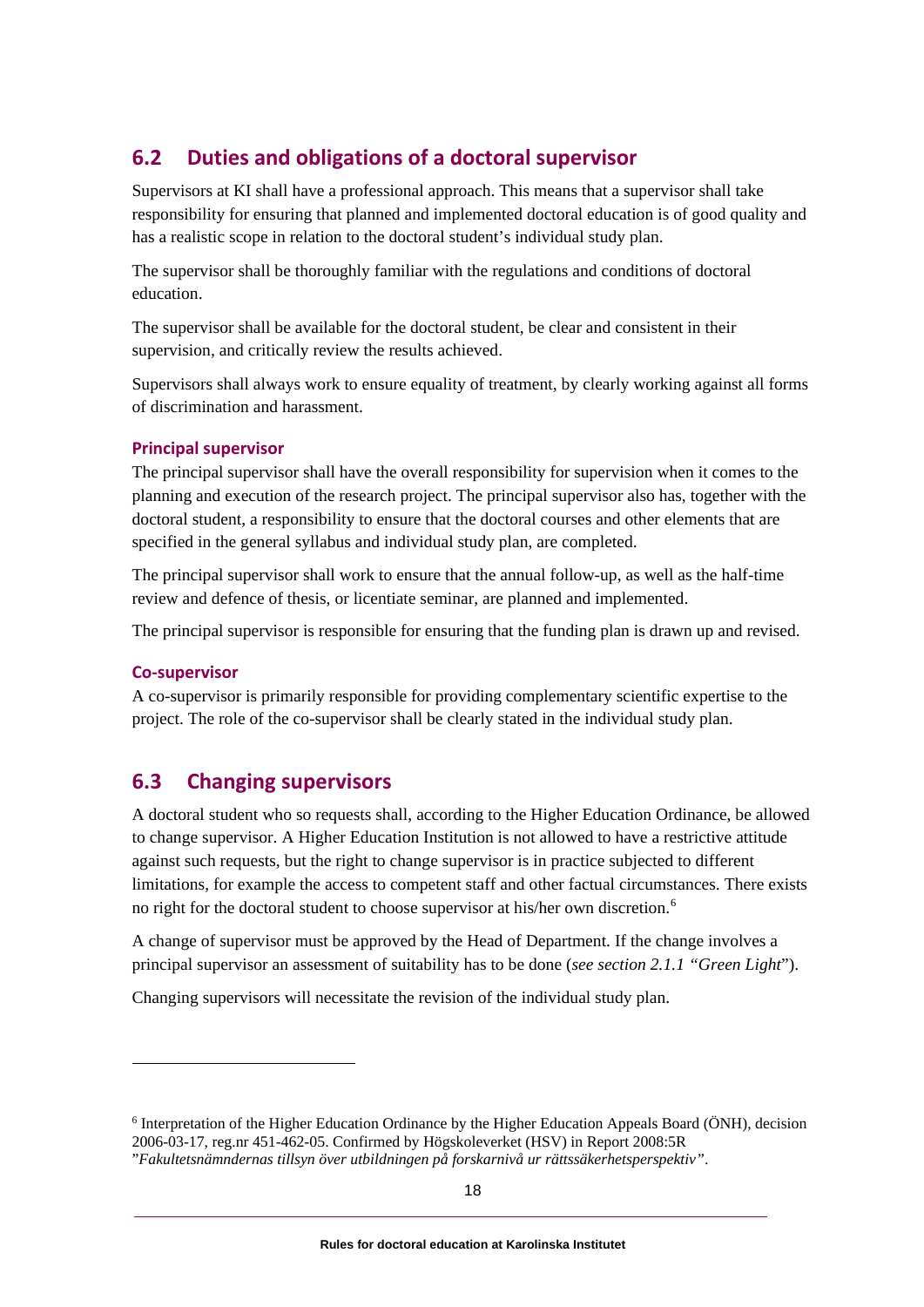### <span id="page-22-0"></span>**6.4 External mentor**

As a complement to the supervisor, an independent person shall be appointed to act as mentor to the doctoral student during the doctoral education. The external mentor may be from the university, county council, industry or another sector of society. The external mentor should provide support to the doctoral student with regard to advice from an independent person concerning issues such as career planning, contacts outside KI, or other types of advice.

<span id="page-22-1"></span>The doctoral student chooses a mentor within a year of the admission, which is documented in the individual study plan.

# **7. Examination**

#### **Higher Education Ordinance, Chapter 6**

Section 33. The qualification descriptions of doctoral degrees indicate that an approved doctoral thesis, amongst other things, is required for the award of these degrees.

The doctoral thesis shall be presented and defended orally in public. A faculty examiner (*opponent*) shall be appointed for this presentation.

Section 34. At least one of those participating in the grading of a doctoral thesis shall be someone who does not have a post at the higher education institution awarding the degree.

Section 35. A higher education institution may issue regulations on the grading system to be used and on public defences and grading in other respects.

# <span id="page-22-2"></span>**7.1 Public defence application**

To ensure the highest possible quality of theses from KI, and to verify that all elements of the doctoral education have been completed prior to the examination, an application for public defence shall be submitted to the Dissertation Committee in accordance with the instructions on the website; Staff > Education & Research > Doctoral education

The Dissertation Committee shall ensure that the regulations concerning public defence, licentiate seminar and examination are adhered to<sup>[7](#page-22-3)</sup>.

The Dissertation Committee appoints the Examination Board, and also the *opponent* in the case of a doctoral thesis defence and decides the date and place for the licentiate seminar or thesis defence. Incomplete information regarding ethical approval may result in further investigation concerning suspicion of irregularities.

Further practical information about the application may be found on KI's website.

<span id="page-22-3"></span><sup>7</sup> *Arbets- och beslutsordning för Disputationskommittén* (Work and Decision Ordinance for the Dissertation committee), ref.no 1-450/2019.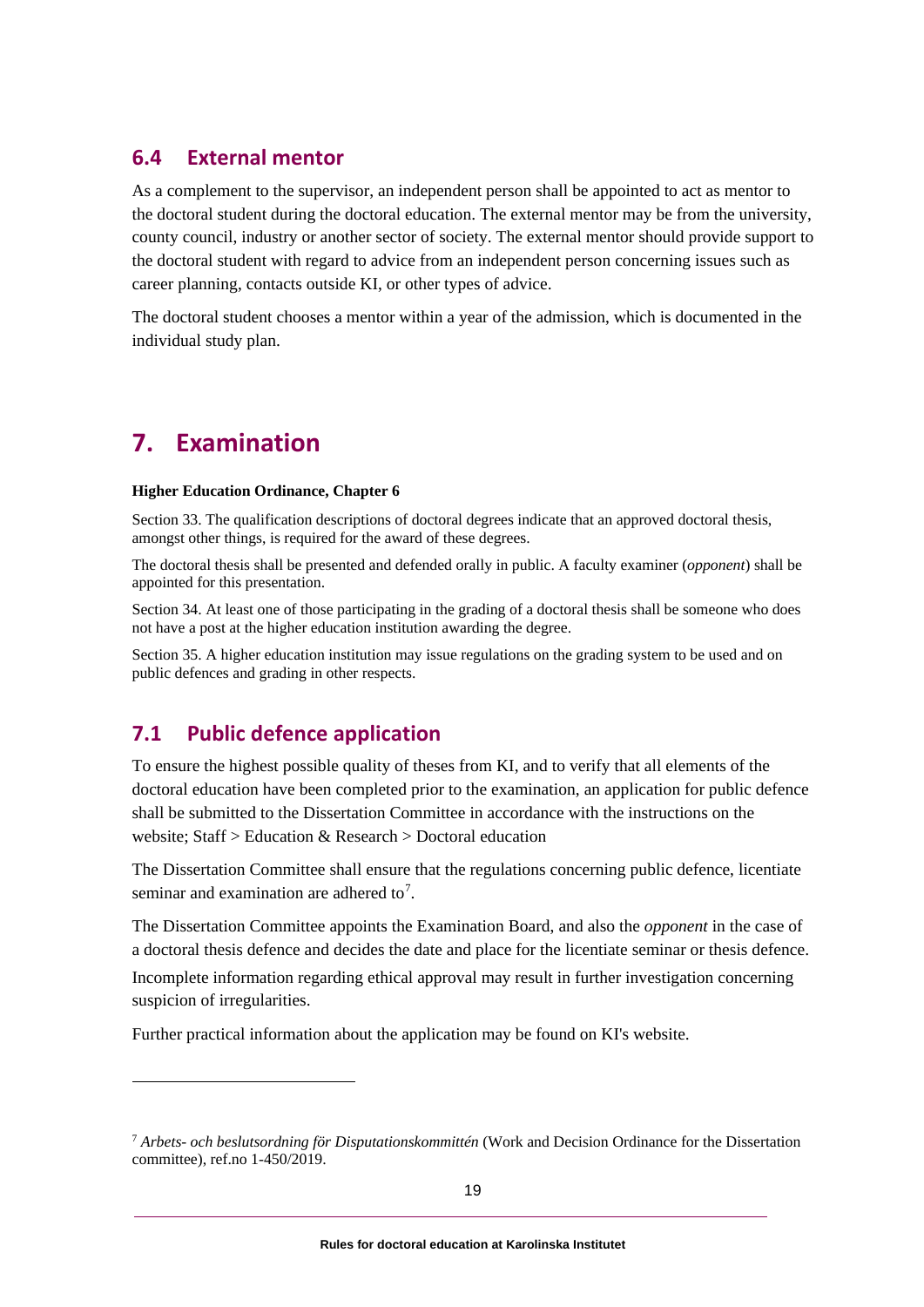# <span id="page-23-0"></span>**7.2 Doctoral degree**

The examination for a doctoral degree may be carried out following the equivalent of four years' full-time doctoral education (240 higher education credits). For a doctoral student to receive a doctoral degree from KI, they are required to have:

- been admitted to doctoral education at KI
- completed at least half of their doctoral education at KI (as evidenced by their KI departmental affiliation in the articles included in the thesis)
- conducted their half-time review at KI, or have a licentiate degree within the same subject area
- fulfilled the knowledge requirements for a doctoral degree in accordance with the general syllabus to which the doctoral student was admitted
- written a doctoral thesis that has been awarded a pass
- conducted a public defence of their doctoral thesis that has been awarded a pass.
- fulfilled the intended outcomes of doctoral education according to the Higher Education Ordinance *(see 1.2.1*)

At KI, the following doctoral degrees are awarded: "*Medicine doktorsexamen*", "*Filosofie doktorsexamen*", "*Teknologie doktorsexamen*", and "*Odontologie doktorsexamen*". In English all doctoral degrees have the title *Doctor of Philosophy*, which is abbreviated to Ph.D.

#### **7.2.1 Compilation thesis**

Most theses from KI are compilation theses, based on a number of separate original papers combined with a *kappa* (comprehensive summary).

#### **Constituent papers**

The number of constituent papers in a compilation thesis varies, but they must have a scope that in total is equivalent to four years of full-time doctoral education and a scientific quality expected at an international renowned university. The doctoral student's contribution to the constituent papers must be clearly identified.

At least two of the constituent papers included in the thesis must have been accepted for publication in peer-reviewed journals, the remainder may be in manuscript form. Doctoral education includes taking active part in the publication of scholarly articles.

The constituent papers should be original papers. One of the papers can be a systematic review article if it includes a meta-analysis or other comprehensive qualitative or quantitative synthesis. The requirement for such an article is that established reporting guidelines<sup>[8](#page-23-1)</sup> for systematic reviews have been followed.

<span id="page-23-1"></span><sup>8</sup> PRISMA (Preferred Reporting Items for Systematic Reviews and Meta-Analyses) is a good example of such reporting guidelines. It is recommended that the protocol has been registered in an online repository like PROSPERO or a peer-reviewed journal publishing protocols.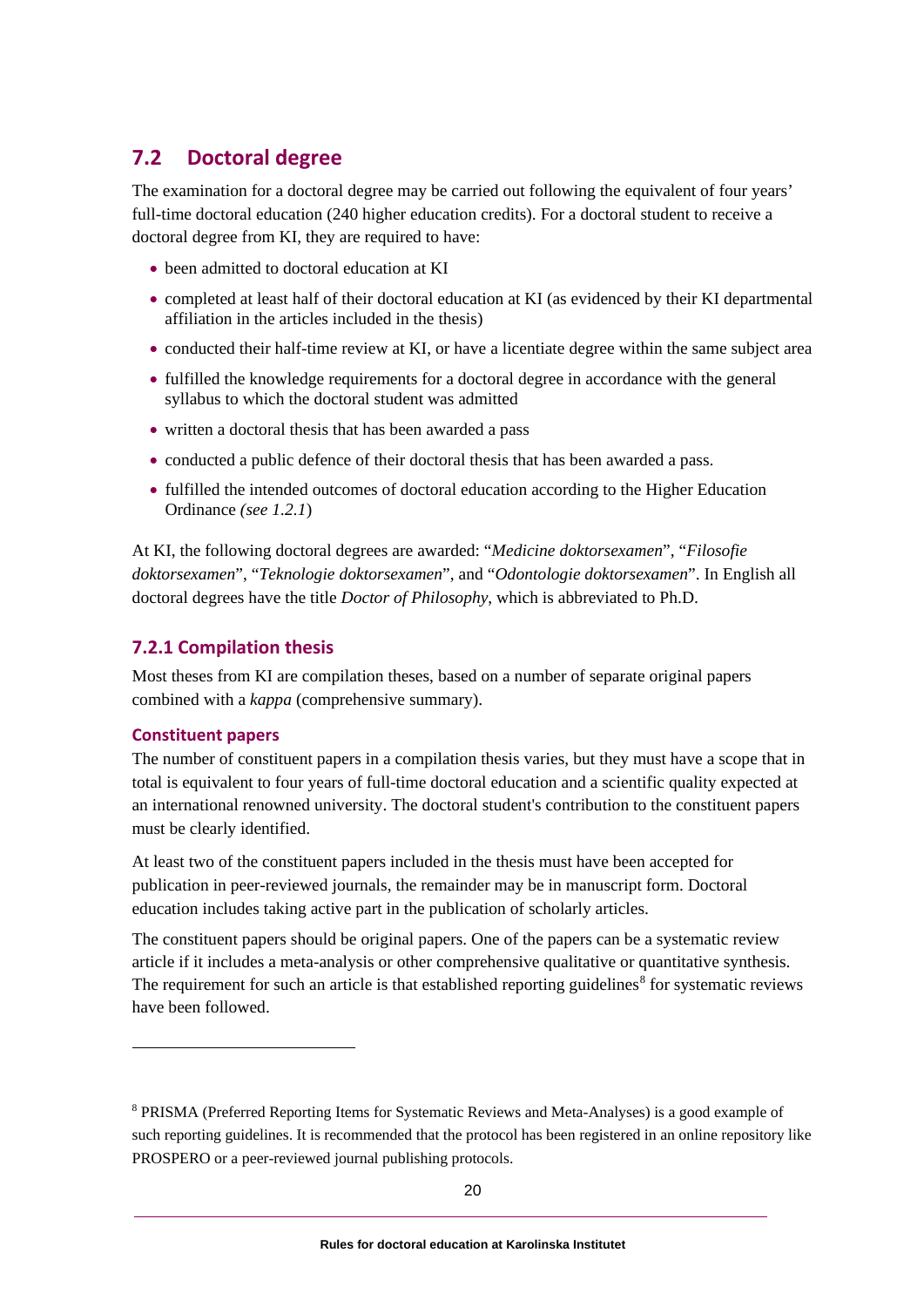A doctoral student admitted to KI must indicate the department at KI as their address on each scientific article they publish.

#### *Kappa* **(comprehensive summary)**

The constituent papers that are included in a compilation thesis shall be introduced and discussed in the thesis in the form of a *kappa* (comprehensive summary).

The purpose of the *kappa* is to:

- demonstrate the depth and breadth of knowledge and understanding they have of the research field, and their ability to identify a need for further knowledge in the field
- encapsulate the aim of their research project and the hypotheses/points of enquiry that have been addressed
- demonstrate familiarity with the methods applied in the research field
- demonstrate an ability to places their own research in a wider context of the latest research in the field
- demonstrate by means of a reflective discussion that the intended outcomes for doctoral education have been achieved

The *kappa* should be weighted towards a reflective discussion and contextualisation of the student's own research results. The text of the *kappa* must be the student's own original work without the extensive reproduction of extracts from the constituent papers.<sup>[9](#page-24-0)</sup>

Preliminary results that are not part of any paper, but which the doctoral student wishes to include in the thesis, may be presented in the summary.

The part of the summary that relates to the thesis' research field from an international perspective may, if the doctoral student so wishes, be written in the form of a review, in which case it may be written with the intent to publish and may then be included in the thesis as a separate part. If this solution is chosen, which may be a method of confirming the doctoral student's contribution in a thesis based on a larger collaborative project, or when there are only a few papers, the doctoral student shall either be the first author, or the only author of the review.

#### **7.2.2 Monograph thesis**

A doctoral thesis may also be presented in the form of a monograph thesis. Special rules of review then apply:

- 1. A draft of the monograph is submitted together with the application for public defence of the thesis, along with suggestions for two expert reviewers, one active at KI and one external.
- 2.The reviewers read through the work and write a report similar to the referee reports of scientific journals. The report will result in a statement on the quality and scope of the thesis. The report is administered by the Dissertation Committee.

<span id="page-24-0"></span><sup>9</sup> According to *Guidelines for writing a compilation thesis summary chapter*, KI dnr 7451/11-500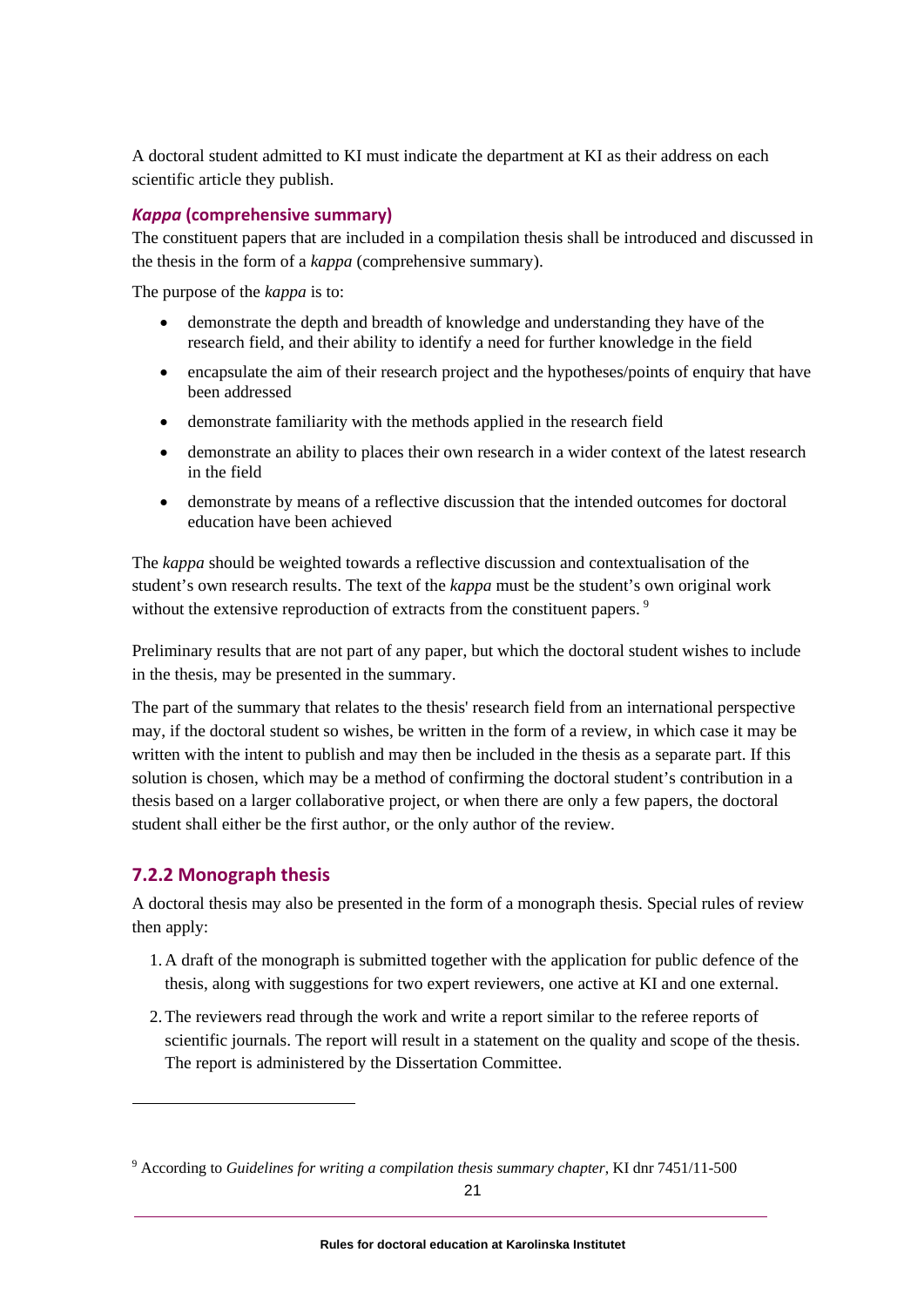- 3.The doctoral student is invited to submit a response to the report and, if necessary, a revised version of the monograph, in which the changes are clearly marked.
- 4.The thesis is then submitted in the regular way to the members of the Examination Board, together with the reviewers' detailed written reports. Following the recommendation by the board members that the thesis shall be defended in a public defence, the work is submitted for printing.

#### **7.2.3 Plagiarism check**

All thesis frames are checked for plagiarism. They are uploaded in a text matching software and the result sent to the examination board. The board has a duty to report cheating and this report serves as a supporting document in the review of the thesis. The Dissertation committee has an assignment to, when needed, help the examination boards in their interpretation of the text matching reports.

#### **7.2.4 Opponent**

The *opponent* shall be a researcher who must hold a doctoral degree (exceptions may be made for very well qualified professors), who is an expert in the field of the project, and who is unbiased with respect to the doctoral student, the supervisors and the project.

The role of the *opponent* is to critically review all parts of the thesis, both the *kappa* (comprehensive summary) and the constituent papers, and to discuss these in detail with the respondent during the thesis defence. The *opponent* is to highlight the strengths and weaknesses in the thesis in a discussion with the respondent, in which the respondent shall also have the opportunity to demonstrate knowledge obtained. This discussion shall cover both technical and practical details, and how the results of the thesis may be viewed in a broader context.

The opponent receives a fee of SEK 10,000.

#### **7.2.5 Examination Board**

The following apply to Examination Boards for doctoral degree:

- The Examination Board shall comprise three members (if there are special reasons, such as a doctoral thesis being of a pronounced interdisciplinary character, the number of members on the Examination Board may be increased to five).
- One of the members shall be designated as the coordinator. The coordinator shall not belong to the same department as the doctoral student, the principal supervisor or any of the cosupervisors.
- All of the members of the Examination Board must be associate professors (*docent*) or professors.
- All of the members must be experts in the field of the project. The combined expertise of the Examination Board shall cover the entire content of the thesis.
- The members of the Examination Board must be independent of and unbiased in relation to the doctoral student, the supervisors and the project.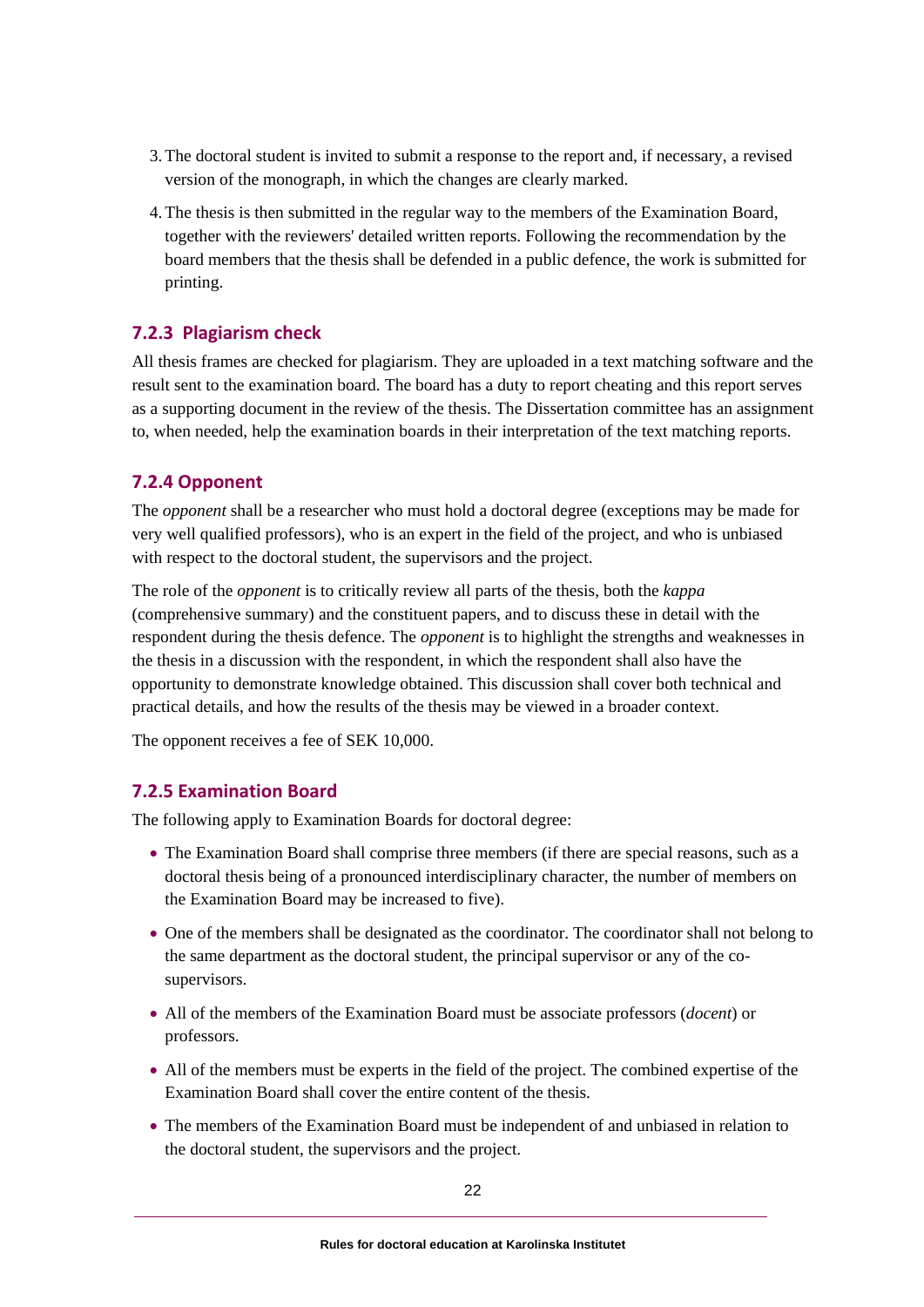- If possible, at least one member of the Examination Board shall have been a member of the committee at the doctoral student's half-time review.
- Only one of the members may belong to the same department as the doctoral student (or the principal supervisor, in cases when the principal supervisor is in a different department as the doctoral student).
- At least one member shall come from another university than the doctoral student, principal supervisor and co-supervisors.

#### **7.2.6 Preliminary review**

Before the thesis is submitted for printing, the Examination Board shall conduct a preliminary review of the thesis in order to assess if the quality of its constituent papers is of a sufficiently high standard for a PhD. In the event of disagreement, the matter is decided by the majority opinion, even if all members of the board are expected to comment in its pronouncement.

If the Examination Board deems the quality of a thesis to be insufficient, it is recommended that the student postpone the defence. On the first such occasion, the student is entitled to further supervision and educational resources for an additional six months over and above the original study schedule in order that he/she may have the opportunity to improve the quality of his/her work.

#### **7.2.7 Graphic rules**

A thesis from KI must follow KI's regulation regarding visual identity (graphic style) Information and templates regarding thesis design and structure can be found on the KI website.

#### **7.2.8 Public notification – "nailing"**

A doctoral student shall publish the thesis by a notification process known as "nailing". The nailing process consists of the following elements:

- The thesis is digitally "nailed" in the KI thesis database no later than three weeks prior to its public defence.
- A set number of copies is delivered to KI's library in either Solna or Flemingsberg.
- When the above tasks have been completed, the doctoral student receives a nail and a piece of string, which they use when nailing the thesis to the designated place in KI's library in either Solna or Flemingsberg.

On the same day as the thesis is nailed, a copy of the thesis shall be sent to the *opponent*, the Examination Board, and the chairperson for the public defence.

Publication of the thesis also takes place through distribution by the doctoral student, the department, and by the Communications and Public Relations Office at KI notifying the media of new research from KI via press releases.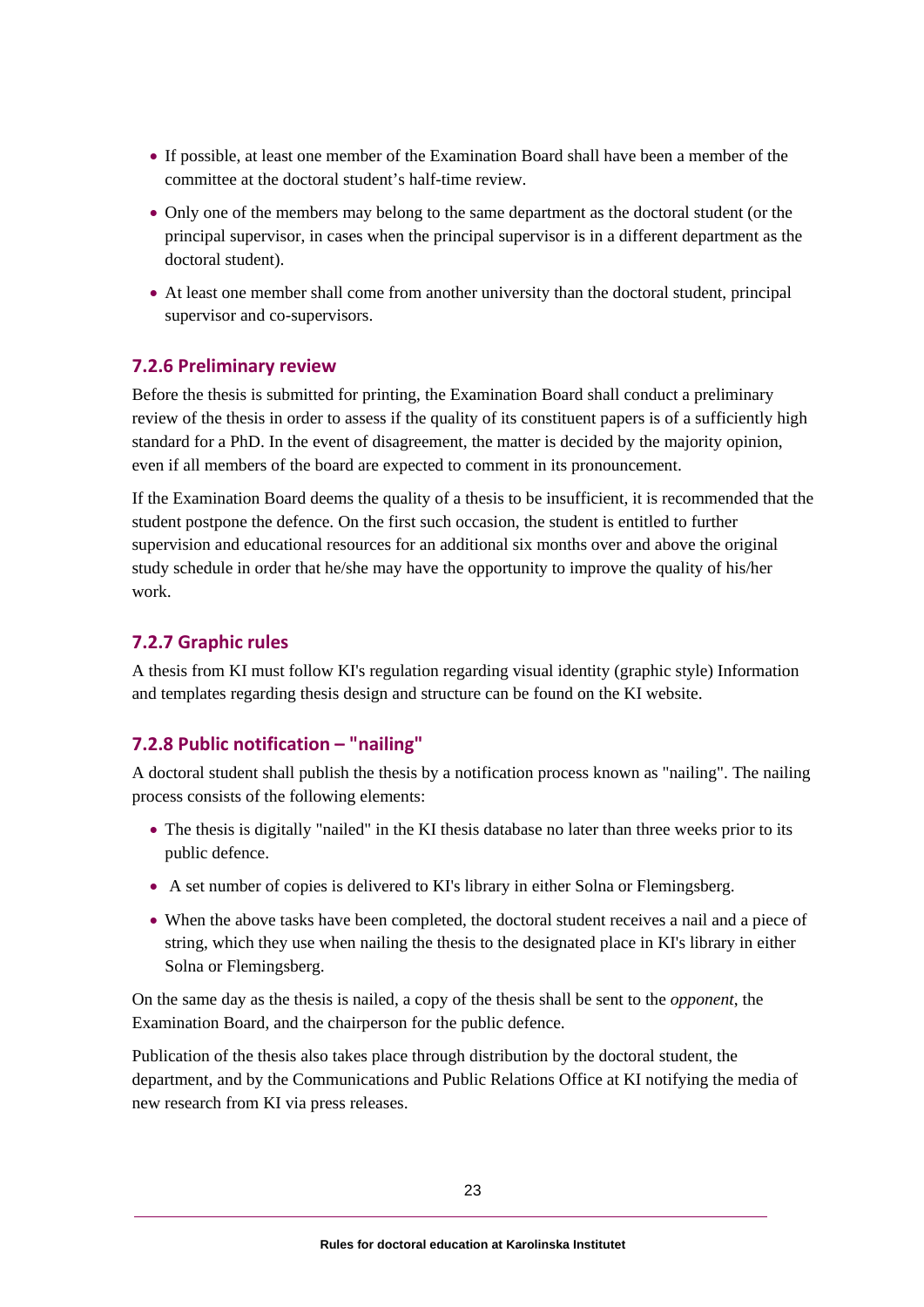#### **7.2.9 Public defence**

The doctoral thesis shall be presented and defended orally in public. The defence shall take place during the established public defence term and be held at a venue and in such a way that students and employees of KI are easily able to participate.

The public defence is led by a public defence chairperson. A member of KI faculty who has a doctoral degree is appointed chairperson. It is not recommended that the chairperson be one of the supervisors.

The public defence shall be public and preferably held in English, but Swedish is also acceptable.

If the proceedings are very long, the chairperson may suspend them for a break. Under no circumstances may the defence proceedings be concluded until all opposition and discussions from the *opponent*, the Examination Board members and the auditorium have been dealt with.

#### **Digital participation**

The Examination Board and *opponent* may take part remotely via a digital platform provided that it does not compromise the quality of proceedings. Should a technical problem arise, the proceedings must be suspended until it is properly and satisfactorily resolved.

The respondent and the chairperson must be present in person, and may only take part remotely for exceptional reasons (*e.g.* a pandemic) upon the approval of the Dissertation Committee.

A remote audience is allowed, but it is only the audience present in the auditorium that can be guaranteed an opportunity to interact with the respondent.

#### **Public defence proceedings**

- 1.The chairperson will open proceedings and present the respondent, the title of the thesis to be defended, the *opponent* and the Examination Board
- 2.The respondent gives notice of any corrections to the thesis and may, if necessary, distribute a list of errata
- 3.The *opponent* or the respondent is invited to present a brief popular scientific introduction to the thesis and the field dealt with by the research.
- 4.The respondent or the *opponent* presents the main results and conclusions of the thesis.
- 5.The *opponent* discusses the thesis with the respondent, comments on its strengths and weaknesses, and poses questions which the respondent must answer to the best of their ability
- 6.The chairperson invites the Examination Board to pose questions
- 7.The chairperson invites the audience to pose questions
- 8.The chairperson concludes proceedings

#### **Unable to attend**

If the *opponent* is unable to attend, the public defence may proceed with the Examination Board taking on the role of the *opponent*.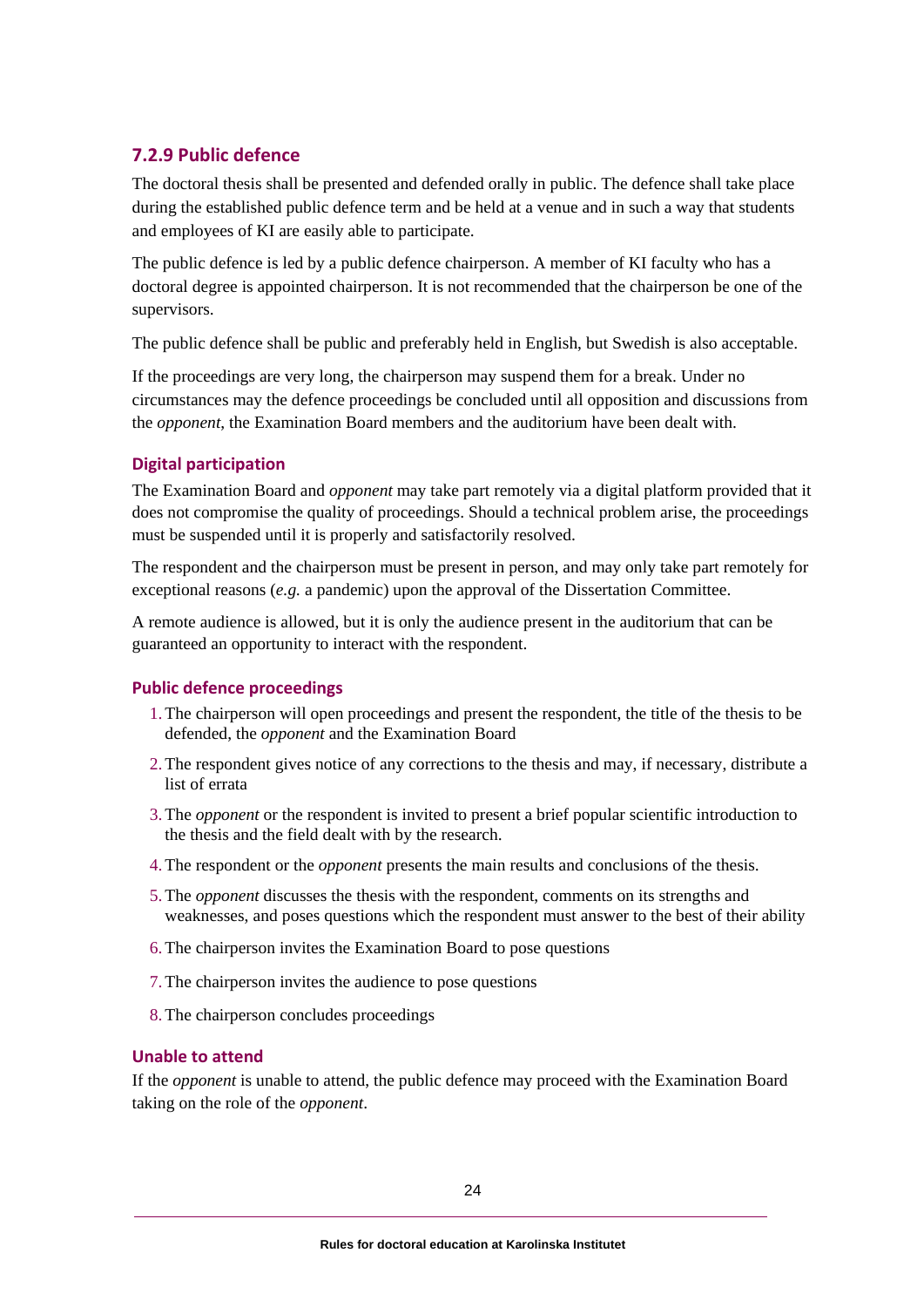If one of the Examination Board's members is unable to attend, the chairperson must contact the Dissertation Committee administrator at the university administration so that a new member can be appointed. The public defence can only proceed if there are three Examination Board members.

#### **7.2.10 Examination Board meeting following the public defence**

Following the public defence, the Examination Board is called to an immediate meeting to decide on the grade. The Examination Board appoints a chairperson from amongst themselves.

The Examination Board meeting is comprised of two parts:

- 1. In the first part, the public defence chairperson, supervisors and the *opponent* may be present for discussing the respondent's performance with the Examination Board.
- 2. In the second part of the meeting, only members of the Examination Board are present. The grade and the written justification for this are confirmed, after which the minutes are written up and signed.

If there are any remarks made during the public defence which were so extraordinary that the Examination Board considers it necessary to undertake specific investigations or consultations before a decision can be made, the Examination Board should adjourn the meeting. The adjournment must be short, two weeks at most.

#### **7.2.11 Grade**

The Examination Board shall assess the thesis and its public defence with regard to:

- 1. the respondent's presentation of the thesis at the public defence, including the discussion with the *opponent*, and the ability to answer questions and discuss the significance of the results within the field of research
- 2. the quality of the *kappa* (comprehensive summary)
- 3. the scientific content of the constituent papers
- 4. the fulfilment of the objectives of the doctoral degree.

Against the background of this assessment, the Examination Board comes to a decision to award a grade of either pass or fail.

The decision of the majority applies. A single member may dissent from the Examination Board's decision on the grade, in which case specific justification must be given.

The Examination Board must provide a written justification when awarding a fail. The doctoral student will then have the opportunity to, at a later date, re-apply for a public defence of their thesis. However, there is no obligation on the part of supervisors, the department or KI, to cover the additional costs that result from a renewed defence of thesis, or to support the doctoral student after a failed doctoral examination beyond the expiry of the existing appointment.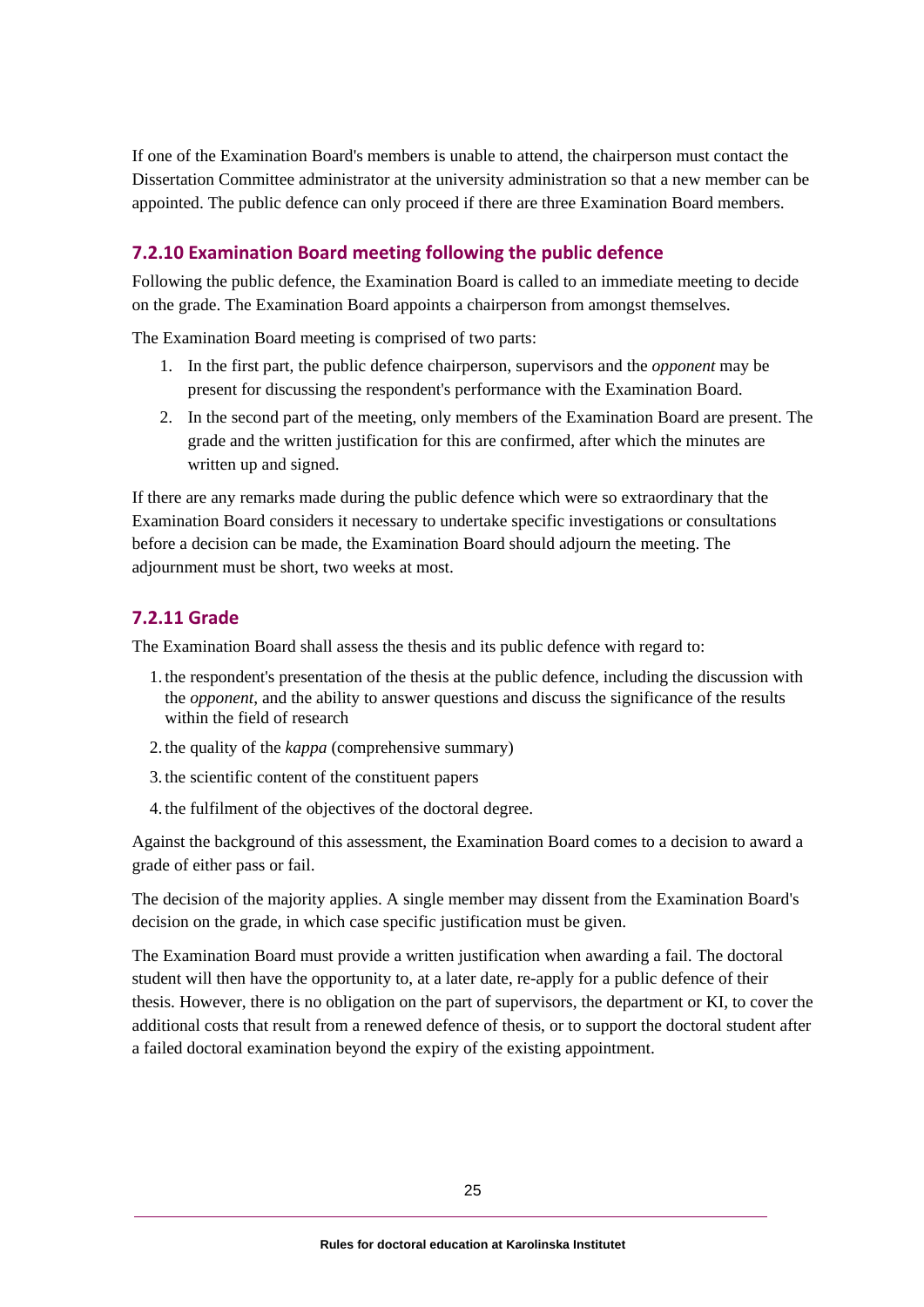# <span id="page-29-0"></span>**7.3 Licentiate degree**

The examination for a licentiate degree may be carried out following the equivalent of two years' full-time doctoral studies (120 higher education credits). For a doctoral student to receive a licentiate degree from KI, they are required to have:

- been admitted to doctoral education at KI
- completed at least half of their doctoral education at KI (as evidenced by their KI departmental affiliation in the articles which in the thesis)
- fulfilled the knowledge requirements for a licentiate degree in accordance with the general syllabus to which the doctoral student was admitted
- written a licentiate thesis that has been awarded a pass
- defended the licentiate thesis at a licentiate seminar which has been awarded a pass.
- have fulfilled the intended outcomes of doctoral education according to the Higher Education Ordinance *(see 1.2.1)*

After the award of a licentiate degree, the doctoral student will have completed their doctoral education at KI. It is possible, however, to subsequently apply for admission to further doctoral studies with the aim of obtaining a doctoral degree.

#### **7.3.1 Licentiate thesis**

A licentiate thesis is normally written in the form of a summary and discussion of separate constituent papers, a compilation thesis. For a licentiate thesis to be considered a compilation thesis, at least one of the constituent papers must have been accepted for publication in a peerreviewed journal. For more information on a compilation thesis see 7.2.1.

A licentiate thesis may, alternatively, be presented in the form of a monograph. A licentiate thesis that is based on constituent papers in the form of manuscripts, where none of the papers have been accepted for publishing, will be treated as a monograph thesis. In which case, special review regulations apply, see 7.2.2.

#### **7.3.2 Plagiarism check**

All thesis frames are checked for plagiarism, see 7.2.3.

#### **7.3.3 Examination Board**

An Examination Board, but no *opponent*, is appointed to assess a licentiate thesis and seminar. The same regulations apply to the Examination Board for licentiate degrees as apply to those for doctoral degrees, see 7.2.5.

#### **7.3.4 Preliminary review**

The regulations regarding preliminary review in the case of licentiate degrees are the same as apply in the case of doctoral degrees, see 7.2.6.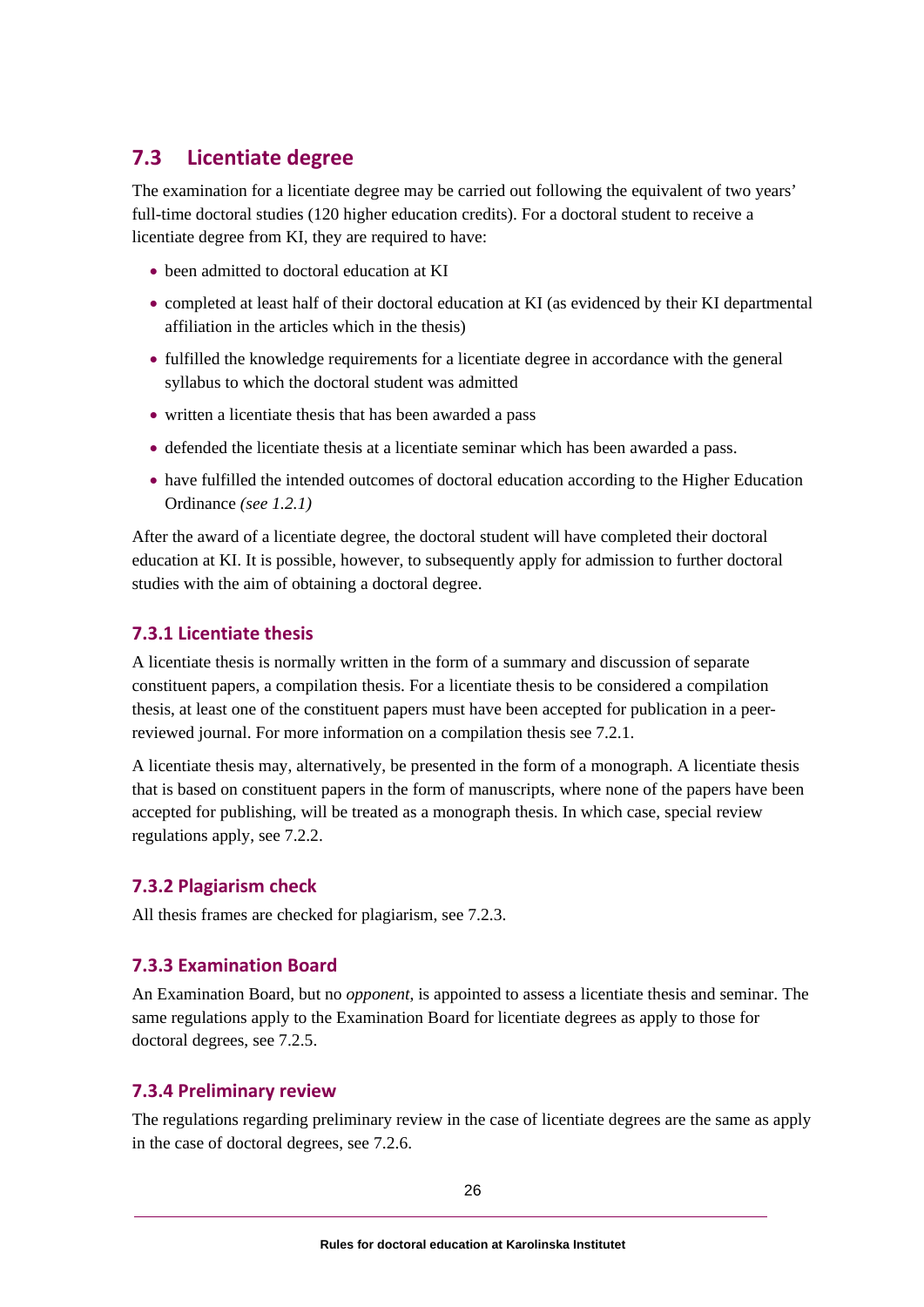#### **7.3.5 Graphic rules**

The graphical rules for licentiate theses are the same as for doctoral theses, see 7.2.7.

#### **7.3.6 Public notification – "nailing"**

The regulations governing the nailing process for licentiate theses are the same as for doctoral theses, see 7.2.8.

#### **7.3.7 Licentiate seminar**

The defence shall be public and be held at a venue and in such a way that students and employees of KI are easily able to participate.

The respondent will describe the research project which constitutes the basis for the licentiate thesis, including its background, methods, results and conclusions.

Following the seminar, the Examination Board will pose questions in order to assure themselves that the respondent has achieved the intended outcomes for licentiate degree. Others in the audience will also be given an opportunity to ask questions.

#### **Digital participation**

Regarding digital participation, the same rules apply as for doctoral thesis defences, see 7.2.9.

#### **7.3.8 The Examination Board meeting after licentiate seminar**

The regulations governing the Examination Board meeting for licentiate degrees are the same as for doctoral degrees, see 7.2.10.

#### **7.3.9 Grade**

The regulations governing the grading for licentiate degrees are the same as for doctoral degrees, see 7.2.10, except that it is the fulfilment of the intended outcomes of licentiate degree that should be assessed not the outcomes of doctoral degree.

# <span id="page-30-0"></span>**7.4 Degree Certificate and Diploma Supplement**

A doctoral student who is awarded a pass for a licentiate or doctoral degree at KI will upon request receive a degree certificate. The degree certificate, including the Diploma supplement, is an original document issued in only one original. All degree certificates at KI are issued in both Swedish and in English. The Diploma supplement is issued in English and describes the education and its place in the Swedish educational system.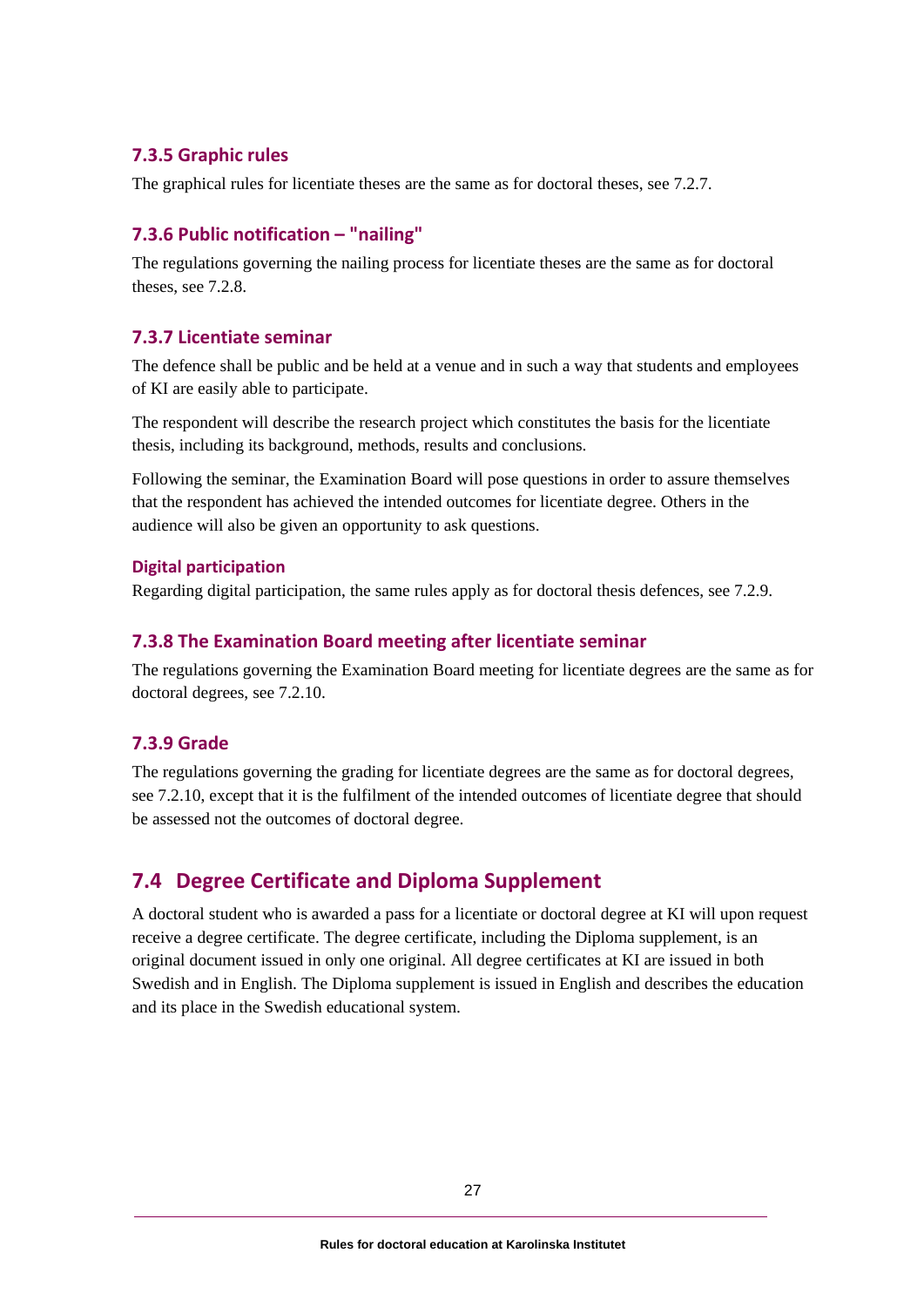# <span id="page-31-0"></span>**8. Study funding**

#### **Higher Education Ordinance, Chapter 7 – Admission to doctoral education – General regulations**

Section 36. A higher education institution may only admit applicants to doctoral education that are employed as doctoral students. The higher education institution may, however, admit applicants who have some other form of funding for their studies, if it considers

- 1. that the funding can be guaranteed throughout the entire period of study and
- 2. that the applicants can devote enough time to their studies to enable their completion, within four years in the case of a licentiate degree or eight years in the case of a doctoral degree.

It is the responsibility of the Head of Department to assess whether a doctoral student, upon admission, can be ensured financial support during the entire period of their doctoral education.

# <span id="page-31-1"></span>**8.1 Employment of doctoral students**

Employment as a doctoral student (*i.e.* "doctoral studentship") is regulated in Chapter 5, Sections 1-7 of the Higher Education Ordinance:

Those appointed to doctoral studentships shall primarily devote themselves to their studies. The student may work to a limited extent in teaching and other department duties up to 20 per cent of a full-time post. Such arrangement should be described in the individual study plan

A doctoral studentship shall be a full-time post. If a doctoral student so requests, the appointment may be a part-time post but for no less than 50 per cent of a full-time post.

A person may be appointed to a doctoral studentship for a total of eight years. The total employment period may, however, not exceed the time corresponding to full-time doctoral studies for four years. The total period of employment may, however, exceed that if special grounds exist. Such grounds may comprise leave of absence because of illness, leave of absence for service in the defence forces or an elected position in a trade union or student organisation, or parental leave.

# <span id="page-31-2"></span>**8.2 Other types of appointment**

Doctoral education may be combined with other types of employment or appointment at another employer, e.g. in healthcare or industry. This should be made clear in the individual study plan. In some cases, this can involve assistance in funding or even the provision of time for their doctoral education. This is permitted, provided that the rules and guidelines of KI are adhered to, and that the process of doctoral education, as specified in the general syllabus and the individual study plan, is not hindered as a result of restrictions that stem from requirements associated with the other form of funding.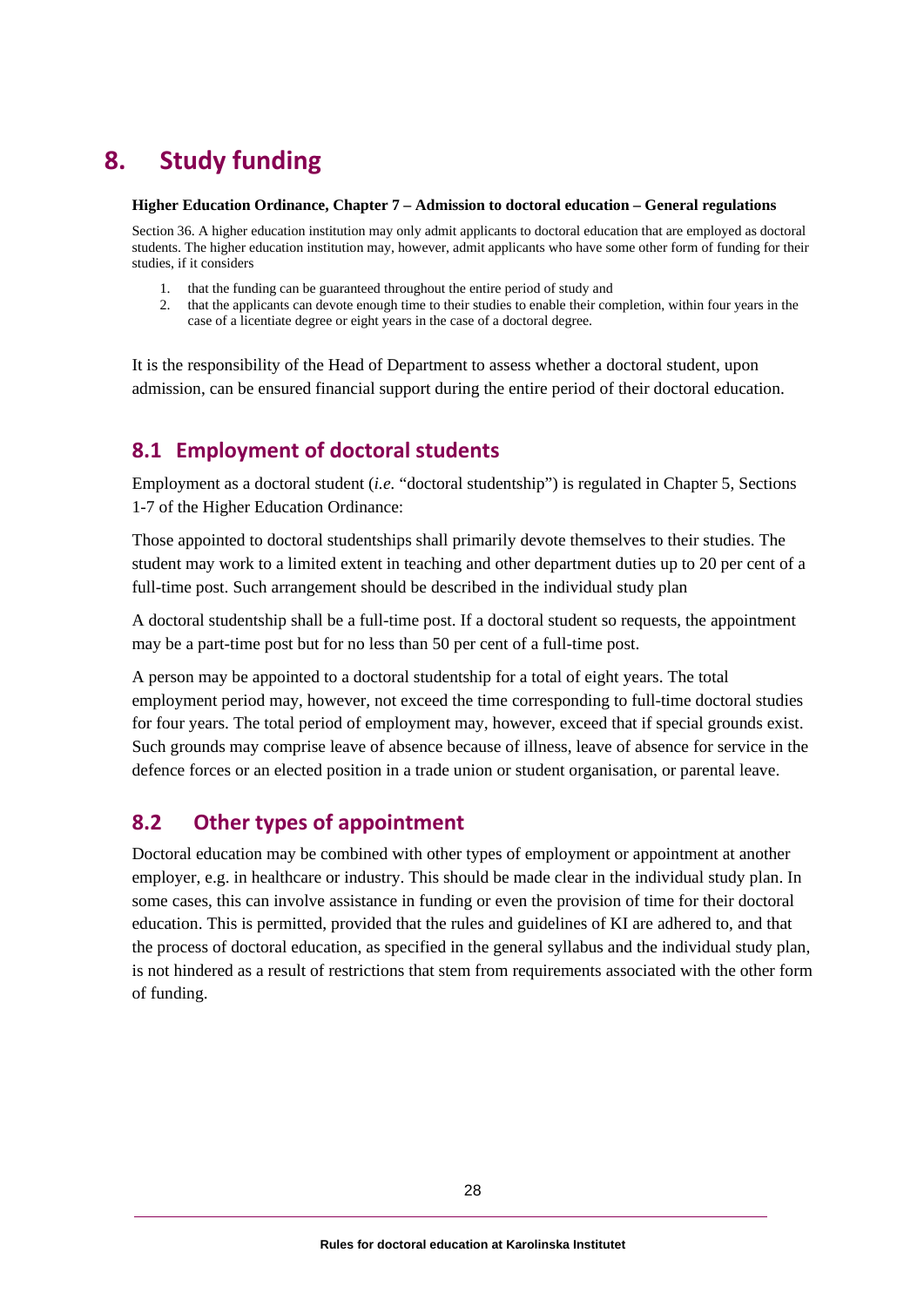# <span id="page-32-0"></span>**8.3 Scholarships / stipends [10](#page-32-1)**

A doctoral student with a scholarship shall be employment at the latest when the remaining time, according to the individual study plan, is equivalent to three years of full-time doctoral education. (Higher Education Ordinance, Chapter 5, Section  $4$ )<sup>11</sup>.

According to Higher Education Ordinance (Chapter 5. Section 4 a), a doctoral student whose scholarship funding consists of a scholarship does not need to be employed if the scholarship is awarded within the framework of:

• a *national or intergovernmental aid and capacity building program* in which scholarships constitute a recognized form of financing and the university have insight into the stipend conditions and how the scholarship is paid.

The definition at KI of *aid and capacity building program* is: Programs from countries included in list from the Development Assistance Committee (DAC) /OECD, which applied at the time of the student's admission to doctoral education, and is capacity building according to Sida's definition: "Capacity development is a process in which individuals, groups and organizations develop their ability to identify and manage the challenges they encounter during the development process".

or

• a *European Union-funded program or other collaborations*, where scholarships with reasonable stipend conditions constitute a proven financing form, and where requirements for funding through employment are an obstacle to the acceptance of the university's participation.

The definition at KI of *other collaborations* is: 1) funding from international scholarships organisations which KI has a university-wide collaboration agreement with, including national agreements within the framework of international scholarship organisations, or 2) formalised doctoral education collaborations (a collaboration university-wide agreement must exist) where scholarships form a recognized form of financing (often with a double or joint degree) in which doctoral students participate with home university outside Sweden.

### **8.3.1 Income level and supplementary funding**

When KI admit doctoral students with scholarships as study funding, the funding is considered secure if the level of the scholarship corresponds to the salary level for employed doctoral students, see Chapter 7, 36 § HF.

In cases where an external scholarship or Sida allowance is awarded and the funding is lower than the salary level at KI, additional funding must be offered through a KI-established scholarship for doctoral students, or by supplementary employment, in order for KI's salary level to be reached.

Please note that scholarships cannot be financed via government grants. Please see *Scholarship regulations at Karolinska Institutet* for more information.

<span id="page-32-1"></span> $10$  More information on scholarships is found on the KI web: https://staff.ki.se/scholarships

<span id="page-32-2"></span> $11$  Applies only to doctoral students admitted 1 July 2018 or later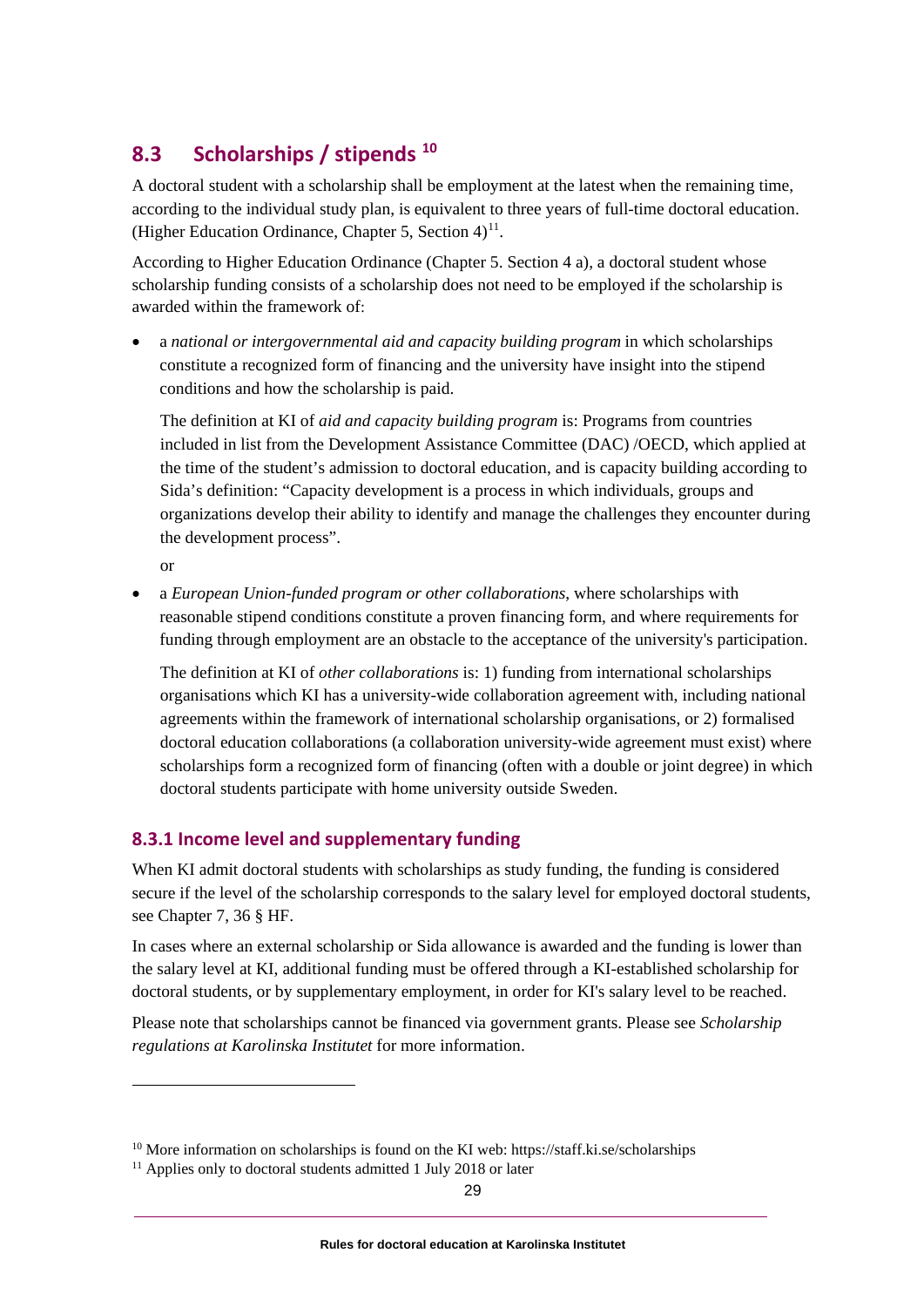No other scholarships than these complementary doctoral scholarships can be issued at KI for doctoral students.

#### **8.3.2 Insurance**

According to the Higher Education Ordinance (Chapter 1, section 11c), KI shall provide insurance cover at *Kammarkollegiet* for doctoral students whose studies are funded through a stipend. The insurance shall apply when the doctoral student's stipend is reduced due to absence from studies in the case of illness or parental leave.

### <span id="page-33-0"></span>**8.4 Faculty funds for financing doctoral students**

The following conditions apply to the advertisement of KID funding (block grants for the partial financing of doctoral education) or similar financing programmes:

A person may only be awarded faculty funds as principal supervisor for one student per KID call.

A person who has applied for funds as principal supervisor under two or more KID calls may only be awarded funds under one of them.

A person who has been awarded funds as principal supervisor is barred from applying for KID funds as principal supervisor under another call in the same or following year.

<span id="page-33-1"></span>The purpose of these conditions is to ensure the more diverse distribution of faculty funds.

# **9. Dealing with problems, withdrawing resources and expulsion**

### <span id="page-33-2"></span>**9.1 The Doctoral Students' Ombudsperson**

The Doctoral Students' Ombudsperson at KI is an independent expert, employed by the student union with the task of supporting doctoral students who need help during the time they are studying. The Doctoral Students' Ombudsperson also operates as a representative for doctoral students in conflicts with the department. Cases handled by the Doctoral Students' Ombudsperson are confidential.

# <span id="page-33-3"></span>**9.2 Dealing with problems**

Employer and educational responsibility for a doctoral student is delegated to the Head of Department/departmental level. Consequently, the Head of Department, the department's Director of doctoral education, and the Head of Administration or HR Manager, must always be contacted first and as early as possible.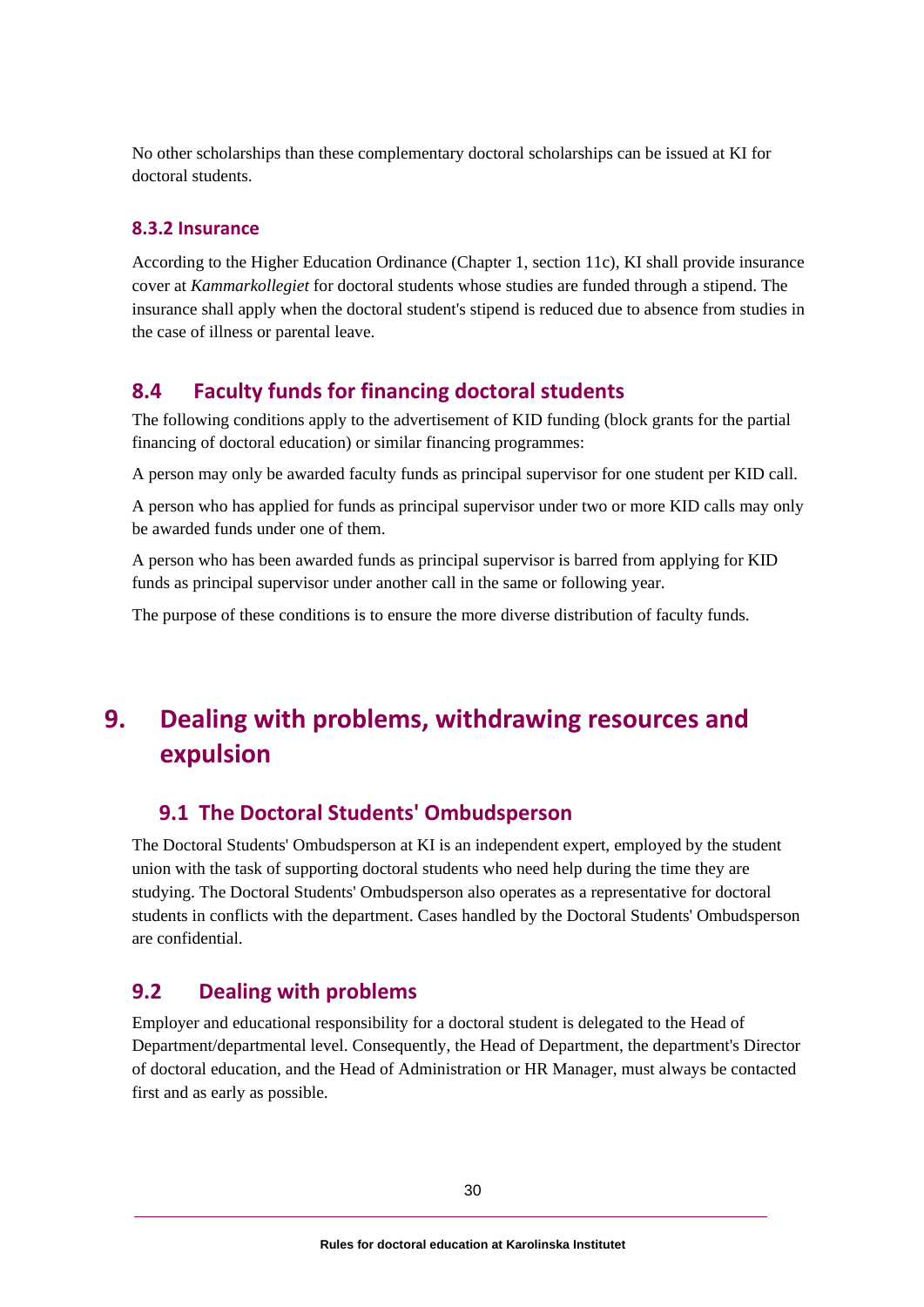The Doctoral Students' Ombudsperson, the Faculty Office or Human Resources Office can be contacted for advice, but the responsibility for dealing with issues, in most cases, rests with the department.

Some types of case are, however, dealt with in specific regulations:

- Reports of (suspected) discrimination or/and harassment (parts of the Discrimination Act).
- Reports of (suspected) cheating, plagiarism etc. (case sent to the Disciplinary Committee, Higher Education Ordinance, Chapter 10, and KI's guidelines for the management of cheating).
- Reports of (suspected) cheating/fraud in research.
- Withdrawal of resources from the doctoral student (Vice-chancellor's decision, Higher Education Ordinance, Chapter 6, Section 30). (*see below*)

If the department, supervisor(s) or student think that the matter needs to be discussed or reviewed by an expert outside of the department, either party may request the help of the Committee of Doctoral Education, once the relevant people at the department have been informed. The case is then prepared by the Faculty Office and the decision is made by the Deputy Vice-president of doctoral education. The case may also be submitted to the Faculty Board and/or referred to the President.

### <span id="page-34-0"></span>**9.3 Withdrawing a doctoral student's resources**

#### **Higher Education Ordinance, Chapter 6 – Right to supervision and other resources**

Section 30. If a doctoral student substantially neglects their undertakings as specified in the individual study plan, the President shall decide whether the doctoral student will no longer be entitled to supervision and other educational resources.

Before such a decision is made, the doctoral student and the supervisors shall be given an opportunity to submit statements. The case shall be considered on the basis of their reports and any other records available. The assessment shall take into account whether the higher education institution has fulfilled its own undertakings in accordance with the individual study plan. The decision should be set out in writing and include justification. Resources may not be withdrawn for any period during which the doctoral student has been employed as a doctoral student or is receiving a doctoral grant.

Section 31. If study resources have been withdrawn pursuant to Section 30, the doctoral student may, on application to the President, recover his or her entitlement to supervision and other resources. The doctoral student must then demonstrate convincingly, by presenting prospective study results of considerable quality and scope, or in some other way, that they can fulfil their remaining commitments as stipulated in the individual study plan.

The University President is empowered by Chapter 6, Section 30 of the Higher Education Ordinance to decide whether or not a doctoral student is entitled to further supervision and other resources necessary for doctoral education. The decision is taken upon receipt of a report from the relevant Head of Department.

A report for the withdrawal of resources shall be sent if a doctoral student substantially neglects his or her undertakings as specified in the individual study plan. This includes cases where the doctoral student does not appear able to complete his or her education in a reasonable manner within the set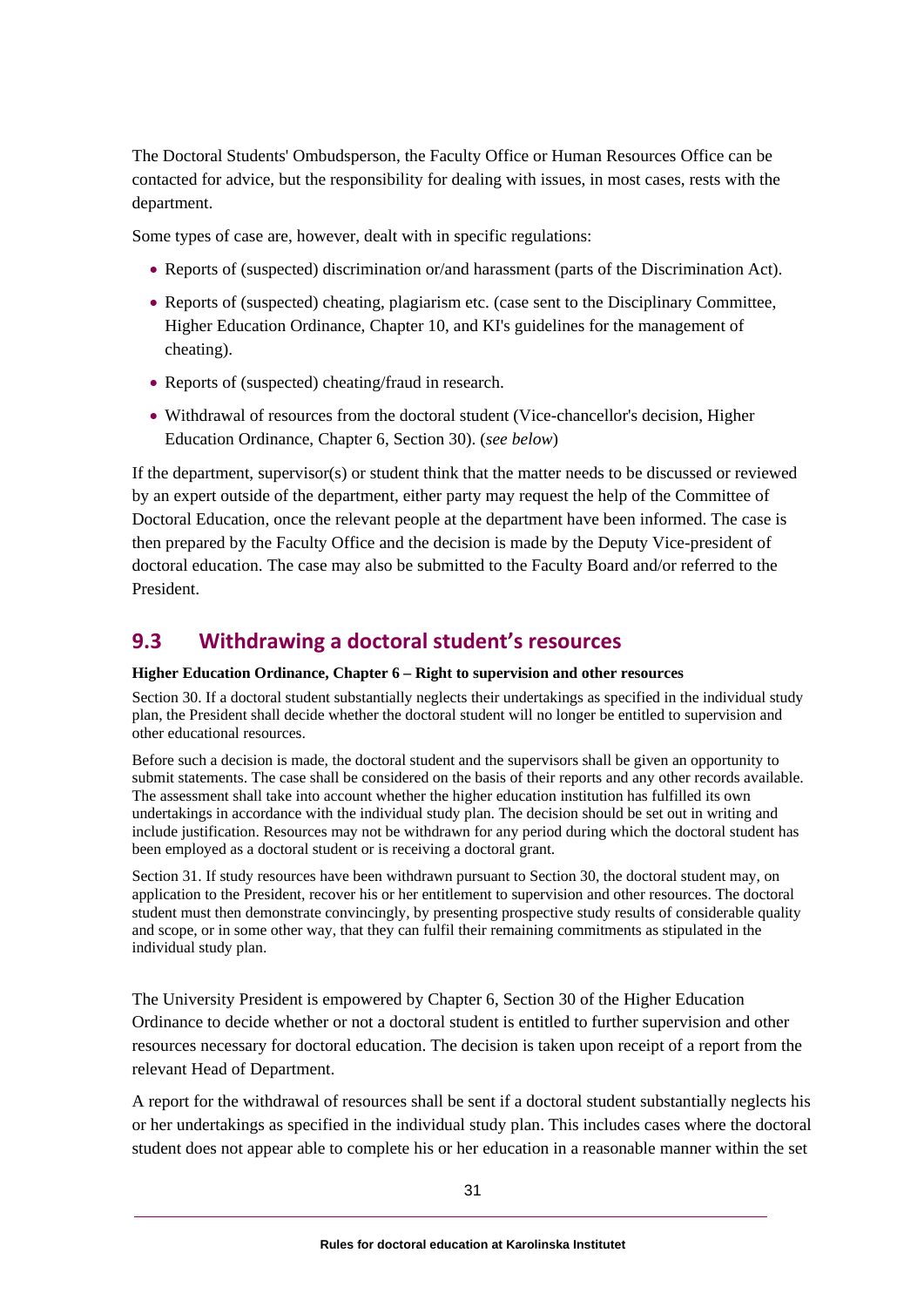period despite having access to adequate supervisory and other necessary resources for the planned education.

The individual study plan is a steering document for doctoral students' education. It is therefore important to have a clear and detailed individual study plan that is followed up regularly by the doctoral student and the supervisors and by the director of doctoral education at the department.

See *Rules and instructions: withdrawal of resources for doctoral student at KI*, for more information.

#### <span id="page-35-0"></span>**9.4 Expulsion**

#### **Higher Education Act, Chapter 4**

**Section 6** The Government may issue regulations on the expulsion of students until further notice in cases where the student

- 1. suffers from a mental disorder,
- 2. abuses alcohol or drugs, or
- 3. has been found guilty of a serious crime.

A further condition for expulsion is when a palpable risk is deemed to exist wherein, as a result of the circumstances set out in 1-3 above, the student may harm another person or damage valuable property during her or his studies.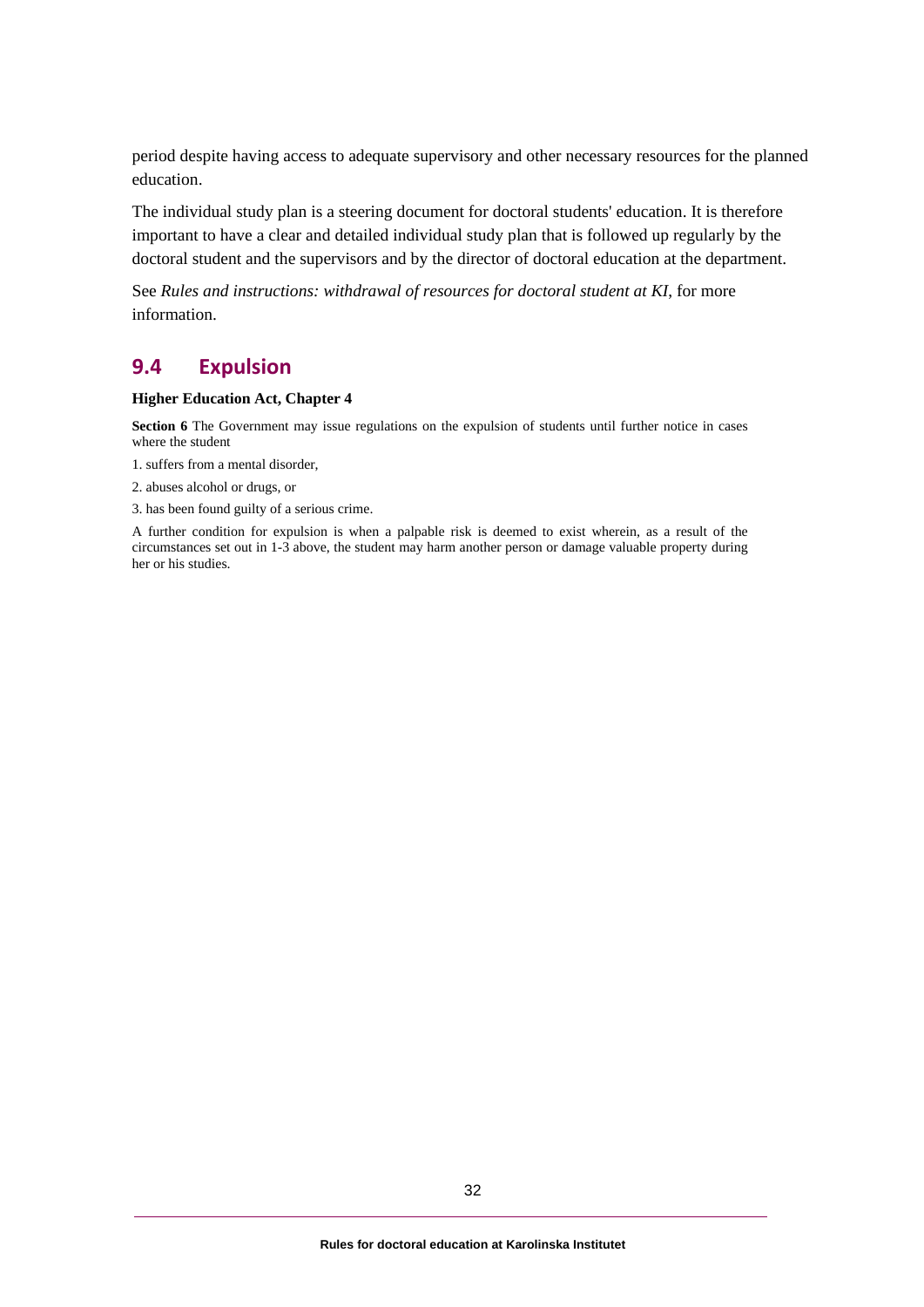| Date,<br>revision | <b>Section</b> | <b>Update</b>                                                                                                                                                | <b>Decision</b>                                                                      |
|-------------------|----------------|--------------------------------------------------------------------------------------------------------------------------------------------------------------|--------------------------------------------------------------------------------------|
| 2020-10-10        | 2.1            | Rules regarding green light and<br>establishment of doctoral positions<br>have been adjusted                                                                 | KFU 2020-09-03<br>ref.no. 1-49/2020                                                  |
|                   | 2.2.1          | Sentence removed regarding choice of<br>language in doctoral position<br>advertisements.                                                                     | Clarification from UKÄ<br>$(32-00340-18)$<br>The Swedish Language<br>Act. (2009:600) |
|                   | 4.1.2          | A section added regarding an interim<br>period for doctoral students registered<br>to old doctoral education subjects                                        | <b>Faculty Board</b><br>2020-09-15<br>ref.no. 1-454/2020                             |
|                   | 6.1            | Sentence added regarding age limit for<br>supervisors, according to Föreskrifter<br>för anställning efter det att rätten att<br>kvarstå i anställning upphör | President's decision<br>ref.no. 1-869/2019                                           |
|                   | 7.2.2          | Clarification regarding what<br>requirements apply to a systematic<br>review in the thesis                                                                   | Chairman's decision<br>(KFU) 2020:36                                                 |
| 2020-01-10        | 5.3            | Revision of rules and routines of the<br>half time review                                                                                                    | KFU 2019-10-10, § 10<br>Chairman's decision 2019:38                                  |
|                   | 7.2.1          | New section describing the routines of<br>plagiarism check (in place since 2015)                                                                             | FUS 2015-03-03, § 14<br>FUS 2018-09-011, § 11                                        |
| 2019-01-10        | Chapter 2      | New rules and procedures for<br>admission: (Entire chapter 2 and minor<br>revisions in chap 5 and 6).                                                        | FUS 2018-10-03, §12<br>University Board 20180611<br>DB 2018:66                       |
|                   | 1.4            | A doctoral board at each department.                                                                                                                         | FUS 2018-10-16, §12                                                                  |
|                   | 6.1            | A principal supervisor to doctoral<br>student at KI must be either employed<br>by, or affiliated to, KI.                                                     | FUS 2018-12-11, §10                                                                  |
|                   | 6.6            | Clarification that a mentor is chosen<br>by the doctoral student and not<br>appointed by another part.                                                       |                                                                                      |
|                   | General        | As a consequence of new management<br>organisation, minor revisions have<br>been made at several places.                                                     |                                                                                      |

# <span id="page-36-0"></span>**Log over previous revisions of this document**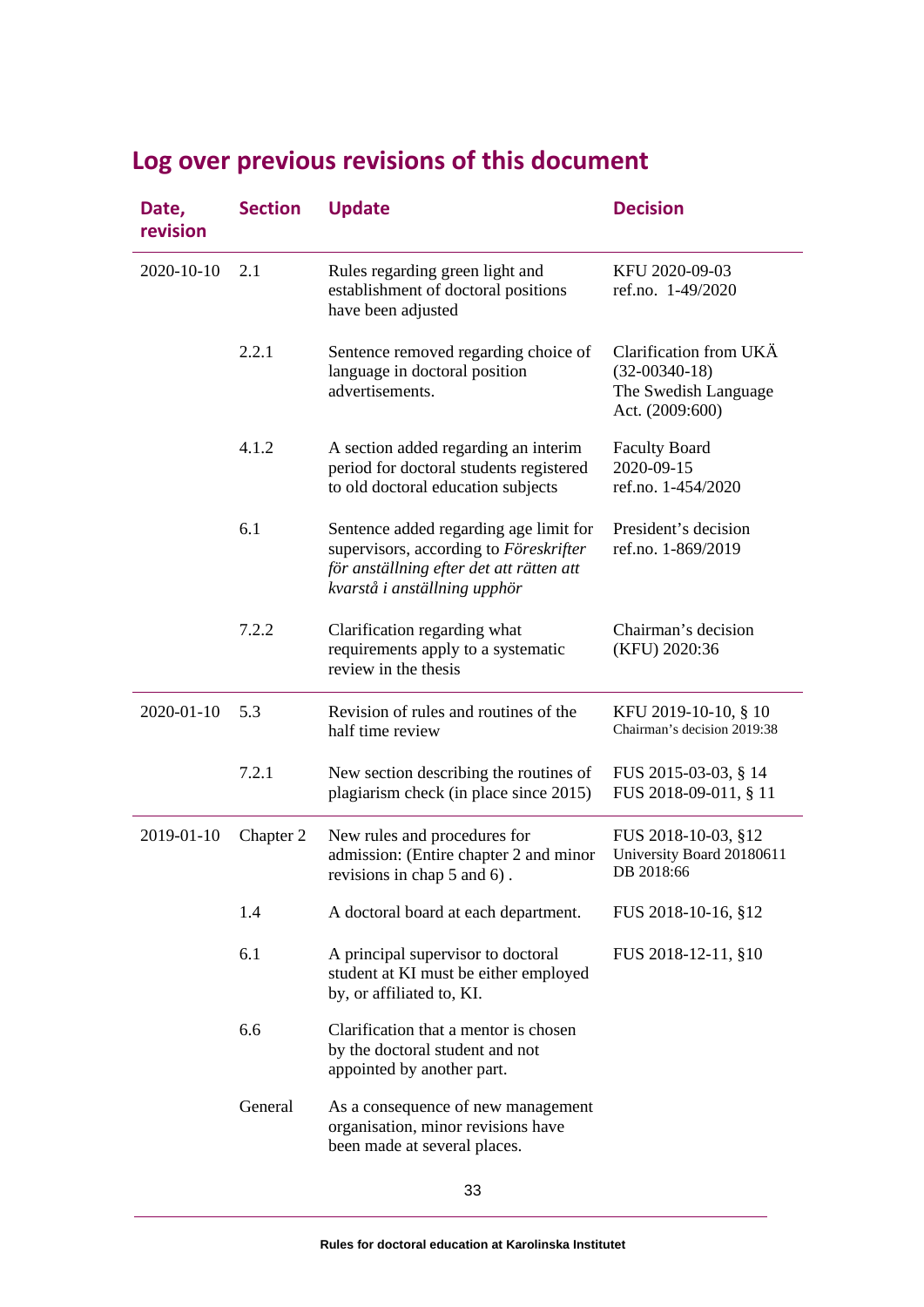| 2018-07-01 | Chapter 2         | Revisions due to new admission<br>process (ref.no. 3-1621/2018)                                              | FUS 2018-05-07, §11<br>University Board 20180611 |
|------------|-------------------|--------------------------------------------------------------------------------------------------------------|--------------------------------------------------|
|            | 5.1               | Revisions due to the new process<br>regarding the establishment of ISP                                       | See above                                        |
|            | Chapter 8         | New Scholarship rules due to revisions<br>of the Higher Education Ordinance                                  | President's decision<br>$(ref.no. 1-174/2018)$   |
| 2018-02-01 | 2.2               | Clarification: green light decision is<br>taken by the department of the<br>doctoral student                 | Dean's decision 2017:40                          |
|            | 3.3               | The Head of department appoints<br>examiners of doctoral courses                                             | FUS 2017-06-12 §13                               |
|            | 4.1<br>(1.2, 1.3) | New version of general syllabus in<br>Medical science                                                        | FUS 2017-09-11, §8                               |
|            | 5                 | Introduction of a digital system for<br>individual study plans (ISP)                                         | FUS 2016-04-15 §7                                |
|            | 5.1               | Establishing an ISP can/should be<br>delegated to the director of doctoral<br>study                          | FUS 2017-09-11 §7                                |
|            | 7.2.2             | No longer possible with exceptions<br>from the rule of two published papers                                  | FUS 2017-10-09, §14                              |
| 2017-08-15 | 2.3               | New rules/procedure: "Green light"<br>for supervisors                                                        | FUS 2017-03-06, §13                              |
|            | 6.1               | Updated rules concerning relationships<br>between supervisors and between<br>supervisor and doctoral student | FUS 2017-03-30, § 11                             |
|            | 8.4               | New section added concerning rules<br>when applying for doctoral student<br>funding                          | FUS 2013-05-06,<br>and 2016-06-13                |
| 2016-07-01 | 6.1               | A passing score on the web course for<br>supervisors cannot be older than 5<br>years                         | FUS 2015-11-09, §8                               |
|            | 7.2.2             | Changed rule regarding the number of<br>published papers in a doctoral thesis.                               | FUS 2016-02-01, §15                              |
|            | 8                 | Doctoral grants is no longer an option<br>at KI                                                              | Vice-chancellor ref. no: 1-<br>15/2015           |
| 2015-04-01 | 5.3.3<br>5.3.4    | Half-time summary                                                                                            | FUS 2014-10-06, §9                               |